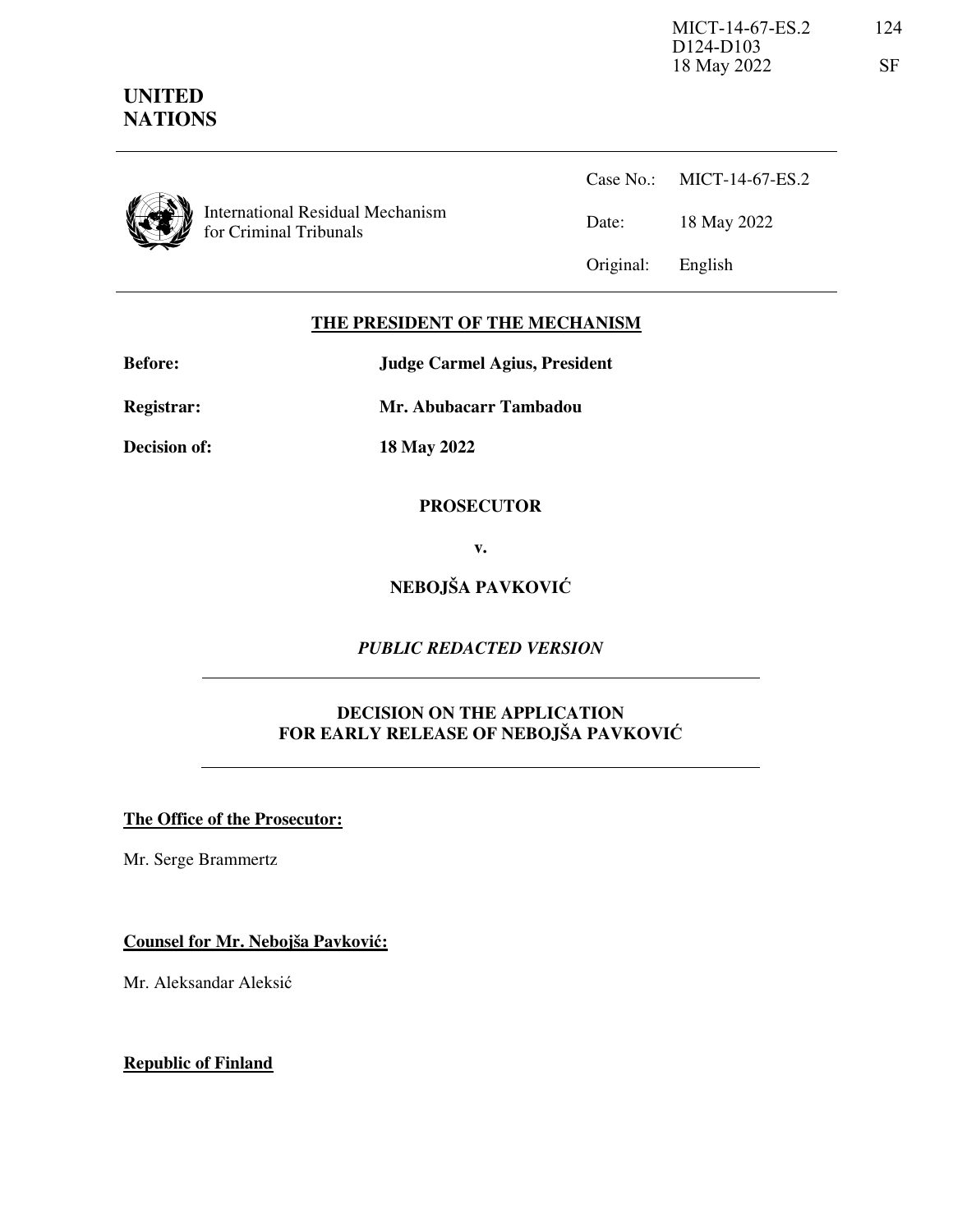1. I, Carmel Agius, President of the International Residual Mechanism for Criminal Tribunals ("President" and "Mechanism", respectively), am seised of the notification from the Republic of Finland dated 9 June 2020 ("Application" and "Finland", respectively) informing the Mechanism of the date on which Mr. Nebojša Pavković ("Pavković") will have served two-thirds of his sentence.<sup>1</sup>

# **I. BACKGROUND**

2. On 25 April 2005, Pavković surrendered and was transferred to the custody of the International Criminal Tribunal for the former Yugoslavia ("ICTY").<sup>2</sup>

3. On 26 February 2009, Trial Chamber III of the ICTY ("Trial Chamber") convicted Pavković of murder, persecution, deportation, and other inhumane acts (forcible transfer) as crimes against humanity and murder as a violation of the laws or customs of war.<sup>3</sup> The Trial Chamber sentenced Pavković to 22 years of imprisonment.<sup>4</sup>

4. On 23 January 2014, the Appeals Chamber of the ICTY ("Appeals Chamber"): (i) affirmed Pavković's convictions for murder, persecution, deportation, and other inhumane acts (forcible transfer) as crimes against humanity and murder as a violation of the laws or customs of war; (ii) reversed, in part, Pavković's convictions for these crimes insofar as they concerned specific incidents; and (iii) affirmed Pavković's sentence of 22 years of imprisonment.<sup>5</sup>

5. On 25 August 2014, Pavković was transferred to Finland to serve the remainder of his sentence.<sup>6</sup>

-

<sup>&</sup>lt;sup>1</sup> Internal Memorandum from the Registrar of the Mechanism ("Registrar") to the President, dated 15 June 2020 (confidential) ("Registrar Memorandum of 15 June 2020"), *transmitting* Communication from the Ministry of Justice of Finland, dated 9 June 2020. I use the term "Application" to refer to this State notification, consistent with paragraph 2 of the Practice Direction on the Procedure for the Determination of Applications for Pardon, Commutation of Sentence, or Early Release of Persons Convicted by the ICTR, the ICTY, or the Mechanism, MICT/3/Rev.3, 15 May 2020 ("Practice Direction"). Following communication between the Registry of the Mechanism ("Registry") and Finnish authorities, the Application was filed confidentially on the judicial record on 28 August 2020. *See* Registrar Memorandum of 15 June 2020, para. 3; Internal Memorandum from the Registrar to the President, dated 17 July 2020 (confidential) ("Registrar Memorandum of 17 July 2020"), para. 3; Internal Memorandum from the President to the Registrar, dated 27 August 2020 (confidential), para. 2; Registrar's Submission of Information Transmitted by the Republic of Finland, 28 August 2020 (confidential).

<sup>2</sup> *Prosecutor v. Milan Milutinović et al.*, Case No. IT-05-87-T, Judgement, 26 February 2009 ("Trial Judgement"), vol. 1, para. 2; *Prosecutor v. Milan Milutinović et al.*, Case No. IT-05-87-PT, Decision on Nebojša Pavković's Provisional Release, 30 September 2005, pp. 2, 4.

<sup>3</sup> Trial Judgement, vol. 1, para. 6, vol. 3, para. 1210.

<sup>4</sup> Trial Judgement, vol. 3, para. 1210.

<sup>5</sup> *Prosecutor v. Nikola Šainović et al.*, Case No. IT-05-87-A, Judgement, 23 January 2014 ("Appeal Judgement"), paras. 9, 1844, 1847.

<sup>&</sup>lt;sup>6</sup> Email Communication from the Office of the Registrar to the Office of the President, dated 3 December 2019 (confidential). *See also* Order Designating State in which Nebojša Pavković is to Serve his Sentence, 13 March 2014, pp. 1-2.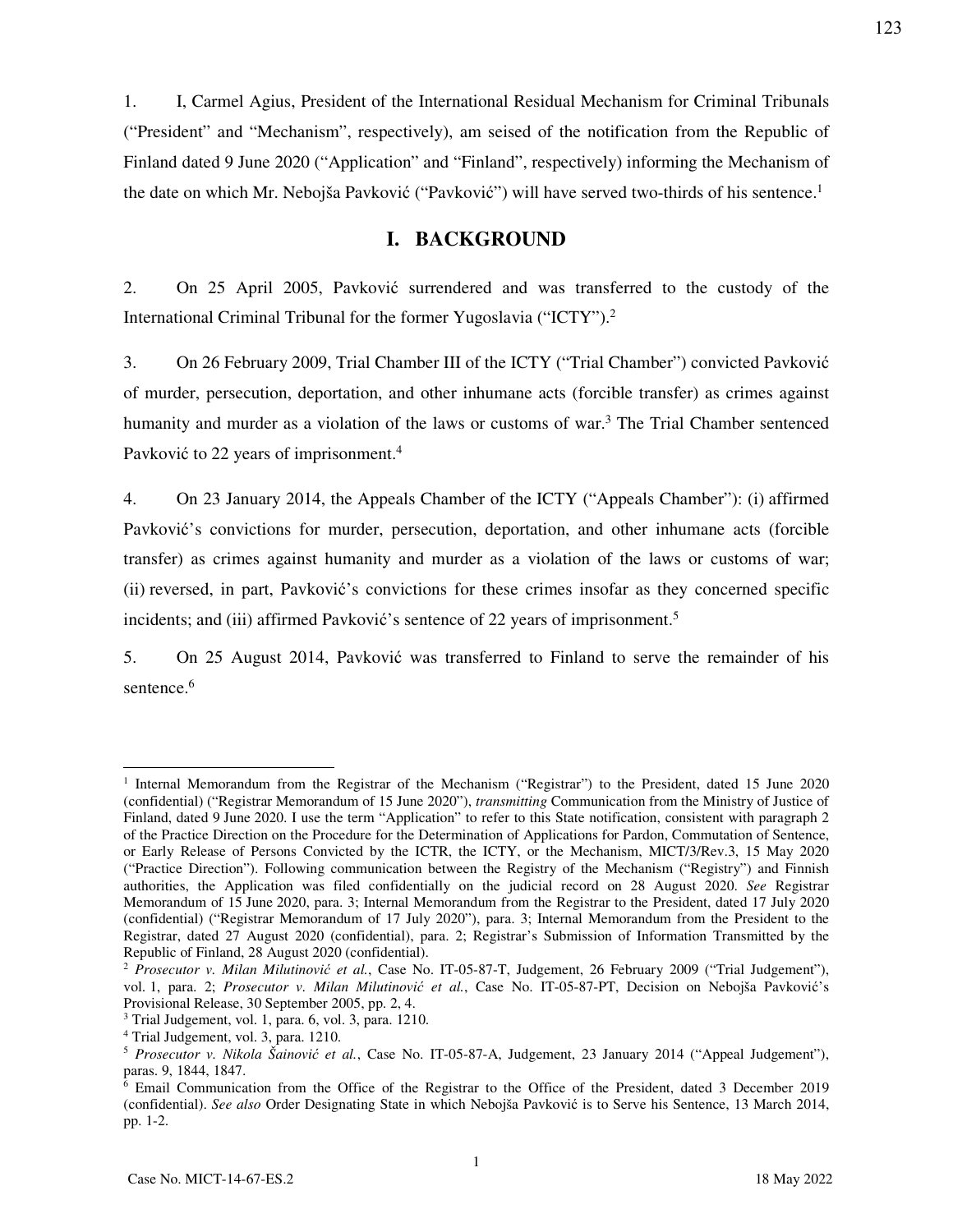# **II. APPLICATION**

6. On 16 June 2020, I received the Application,<sup>7</sup> in which Finland informed the Mechanism, with reference to Article 8 of the enforcement agreement between the United Nations and Finland,<sup>8</sup> as well as paragraph 7 of the Practice Direction, that Pavković would have served two-thirds of his sentence on 25 August 2020.<sup>9</sup>

7. On 17 June 2020, I asked the Registrar for clarification as to whether the Application concerned Pavković's eligibility for pardon, commutation of sentence, or early release under Finnish law.<sup>10</sup> I also requested that the Registry collect the information enumerated in paragraphs 10(a) through 10(e) of the Practice Direction.<sup>11</sup>

8. On 17 July 2020, the Registrar informed me that his predecessor had written to the Ambassador of Finland to the Kingdom of the Netherlands to inquire about Pavković's eligibility under Finnish law, and to obtain further material.<sup>12</sup> The Registrar also confirmed that Pavković had been informed of the Application and the early release procedure in accordance with paragraph 9(c) of the Practice Direction, and that the Office of the Prosecutor of the Mechanism ("Prosecution") had been asked to provide any comments it had in relation to the Application.<sup>13</sup>

9. On 4 August 2020, the Registrar transmitted to me the Prosecution's comments on the Application.<sup>14</sup>

10. On 9 October 2020, the Registrar conveyed to me material received from the Finnish authorities concerning Pavković's behaviour during his incarceration, the general conditions under which he is imprisoned, reports concerning his medical status, and the address near [REDACTED], Republic of Serbia ("Serbia") where Pavković intends to live if released early.<sup>15</sup>

-

<sup>7</sup> Email Communication from the Office of the Registrar to the President, dated 16 June 2020 (confidential), *transmitting* the Registrar Memorandum of 15 June 2020, *conveying* the Application.

<sup>&</sup>lt;sup>8</sup> Agreement between the International Criminal Tribunal for the former Yugoslavia and the Government of Finland on the Enforcement of Sentences of the International Tribunal, dated 7 May 1997 ("Enforcement Agreement"). This agreement applies *mutatis mutandis* to the Mechanism. *See* Security Council Resolution 1966 (2010), 22 December 2010, para. 4.

<sup>&</sup>lt;sup>9</sup> Application, p. 1.

<sup>&</sup>lt;sup>10</sup> Internal Memorandum from the President to the Registrar, dated 17 June 2020 (confidential) ("Memorandum of 17 June 2020"), para. 3.

<sup>&</sup>lt;sup>11</sup> Memorandum of 17 June 2020, para. 4.

<sup>&</sup>lt;sup>12</sup> Registrar Memorandum of 17 July 2020, para. 2.

<sup>&</sup>lt;sup>13</sup> Registrar Memorandum of 17 July 2020, para. 2.

<sup>14</sup> Internal Memorandum from the Registrar to the President, dated 4 August 2020 (confidential), *transmitting* Internal Memorandum from the Officer-in-Charge, Office of the Prosecutor, Hague branch to the Deputy Chief, Registry, Hague branch, dated 24 July 2020 (confidential) ("Prosecution Memorandum").

<sup>15</sup> Internal Memorandum from the Registrar to the President, dated 9 October 2020 (confidential), *transmitting* a *note verbale* from the Embassy of Finland to the Mechanism, dated 6 October 2020, *conveying* a notification from the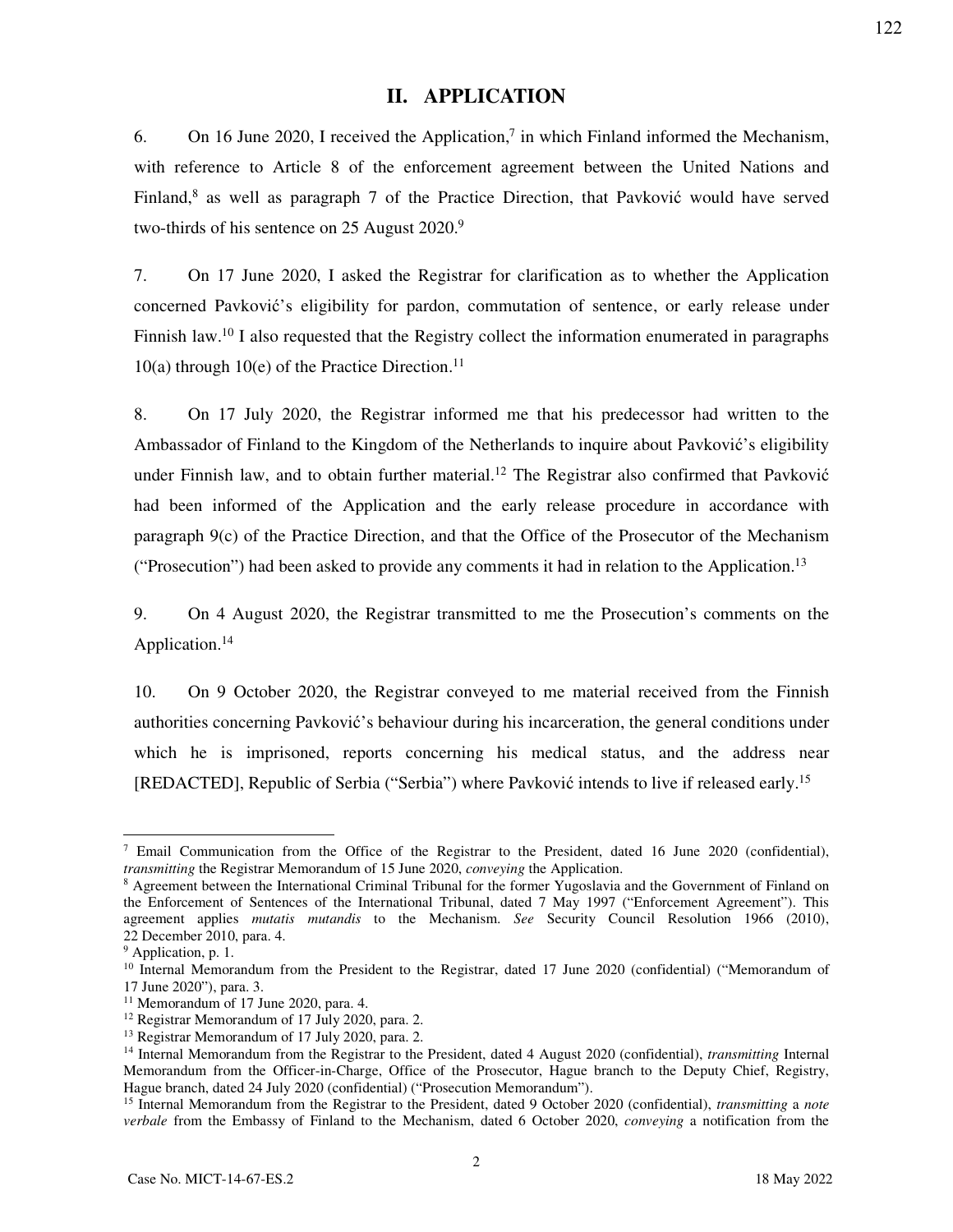11. On 16 October 2020, the Registrar informed me that the Finnish authorities had clarified that under Finnish law, offenders are entitled to early release upon reaching either one-half or two-thirds of the sentence, and that Finland's practice with the ICTY had been to notify the Tribunal regarding possible early release when the two-thirds threshold was approaching.<sup>16</sup>

12. On 20 January 2021, I requested in line with paragraph 10(f) of the Practice Direction that the Registry provide me with further relevant material, namely: (i) information from the Witness Support and Protection Unit of the Mechanism ("WISP") concerning the victims of the crimes for which Pavković was convicted and who testified in his case, including whether they are currently residing in the vicinity of [REDACTED], Serbia, given Pavković's reported intention to live there if released early; (ii) any media reports concerning Pavković that had been published in Serbia in the past two years; and (iii) an indication whether there are any victims' associations or other groups that exist in relation to the crimes for which Pavković was convicted.<sup>17</sup>

13. On 12 March 2021, the Registrar provided me with information concerning victims' associations that could pertain to the crimes for which Pavković was convicted.<sup>18</sup>

14. On 1 April 2021, the Registrar provided me with a strictly confidential memorandum from the Head of WISP, conveying information relating to 113 witnesses who testified in Pavković's case.<sup>19</sup>

15. On 30 April 2021, the Registrar conveyed to me a compilation of media reports concerning Pavković that had been published in Serbia in the previous two years.<sup>20</sup>

Criminal Sanctions Agency of the Finnish Ministry of Justice, dated 4 September 2020, *enclosing* a statement by the Senior Physician of Health Care Services for Prisoners in the region where Pavković is serving his sentence, dated 20 August 2020 ("Physician Statement") and a statement by the Director of the prison where Pavković is serving his sentence, dated 17 July 2020 ("Prison Report"). Throughout this Decision, all references are to the English version of documents where available.

<sup>&</sup>lt;sup>16</sup> Internal Memorandum from the Registrar to the President, dated 16 October 2020 (confidential) ("Registrar Memorandum of 16 October 2020"), para. 2.

<sup>&</sup>lt;sup>17</sup> Internal Memorandum from the President to the Registrar, dated 20 January 2021 (confidential) ("Memorandum of 20 January 2021"), paras. 2-5.

<sup>&</sup>lt;sup>18</sup> Internal Memorandum from the Registrar to the President, dated 12 March 2021 (confidential) ("Registrar Memorandum of 12 March 2021"), para. 2, Annex.

<sup>&</sup>lt;sup>19</sup> Internal Memorandum from the Registrar to the President, dated 1 April 2021 (strictly confidential) ("Registrar Memorandum of 1 April 2021"), *transmitting* Internal Memorandum from the Head of WISP to the Registrar, dated 1 April 2021 (strictly confidential) ("WISP Memorandum"), paras. 3-5. The Registrar also observed that this information was provided on a strictly confidential basis and should not be made available to Pavković or the Prosecution. *See* Registrar Memorandum of 1 April 2021, para. 2.

<sup>20</sup> Internal Memorandum from the Registrar to the President, dated 30 April 2021 (confidential), *transmitting* Internal Memorandum from the Officer-in-Charge, External Relations Office, Hague branch to the Registrar, dated 30 April 2021 (confidential) ("External Relations Office Memorandum").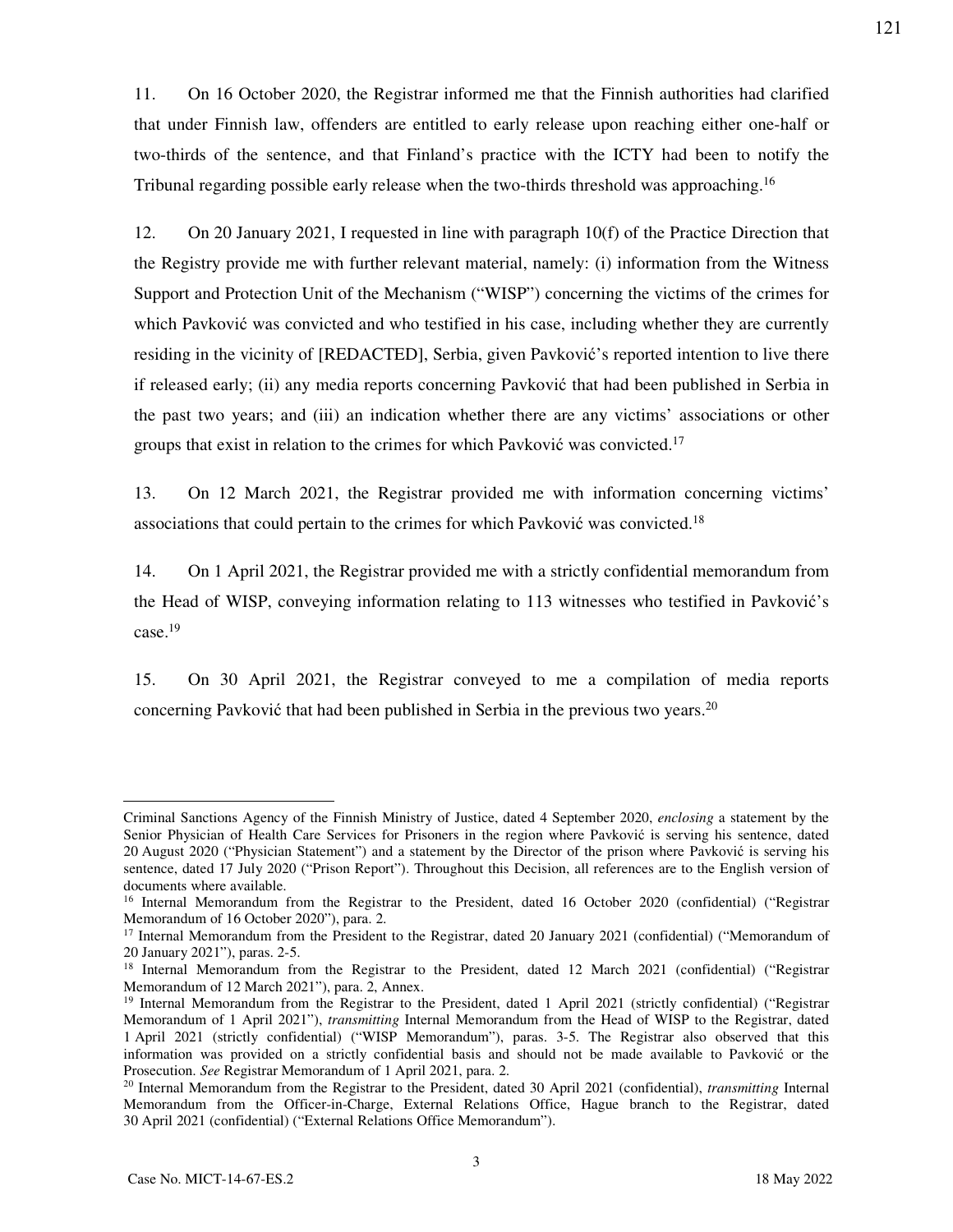16. On 4 May 2021, I requested the Registrar to communicate to Pavković relevant material with respect to the Application in a language he understands, and to inform him that he would thereafter have 14 days to examine the information and make any written submissions.<sup>21</sup>

17. On 17 June 2021, I granted a motion filed by Pavković, in which he indicated he had received a significant amount of material on 9 June 2021 and requested an extension of time to file written submissions thereon.<sup>22</sup> On 22 July 2021, Pavković filed submissions in relation to this material.<sup>23</sup>

18. On 15 October 2021, I ordered Pavković to file a public redacted version of his final submissions,  $24$  which he did on 27 October 2021.<sup>25</sup>

19. With regard to the Application, I have consulted with Judge Liu Daqun and Judge Iain Bonomy in their capacity as Judges of the respective sentencing Chambers,  $26$  in accordance with Rule 150 of the Rules of Procedure and Evidence of the Mechanism ("Rules").

# **III. APPLICABLE LAW**

20. According to Article 25(2) of the Statute of the Mechanism ("Statute"), the Mechanism supervises the enforcement of sentences pronounced by the International Criminal Tribunal for Rwanda ("ICTR"), the ICTY, or the Mechanism, including the implementation of sentence enforcement agreements entered into by the United Nations with Member States.

21. Pursuant to Article 26 of the Statute, there shall only be pardon or commutation of sentence if the President so decides on the basis of the interests of justice and the general principles of law. While Article 26 of the Statute, like the equivalent provisions in the Statutes of the ICTR and the ICTY before it, does not specifically mention requests for early release of convicted persons, the Rules reflect the President's power to deal with such requests and the longstanding practice of the ICTR, the ICTY, and the Mechanism in this regard.

<sup>&</sup>lt;sup>21</sup> Internal Memorandum from the President to the Registrar, dated 4 May 2021 (confidential), paras. 2-3.

<sup>22</sup> Decision on Extension of Time to File Written Submissions, 17 June 2021 (confidential), pp. 1-2. *See also* Urgent Request Seeking Extension of Time to File Written Submission to the President, 15 June 2021 (confidential), paras. 2-3, 5.

<sup>&</sup>lt;sup>23</sup> Nebojša Pavković's Submission Pursuant to Paragraph 13 of the Practice Direction for the Determination of Applications for Pardon, Commutation of Sentence or Early Release, 22 July 2021 (confidential) ("Pavković's Submission"). As part of this filing, Pavković annexed three documents, including a letter that he addressed to me as President. *See* Pavković's Submission, Annex A. Because Pavković made this letter public, reference will be made to the corresponding pages of the public redacted version of Pavković's Submission. *See infra*, fn. 25.

<sup>&</sup>lt;sup>24</sup> Order for the Filing of a Public Redacted Version of Nebojša Pavković's Final Submissions, 15 October 2021, p. 2. <sup>25</sup> Nebojša Pavković's Submission Pursuant to Paragraph 13 of the Practice Direction for the Determination of

Applications for Pardon, Commutation of Sentence or Early Release, 27 October 2021 (public redacted).

<sup>&</sup>lt;sup>26</sup> See generally Trial Judgement; Appeal Judgement.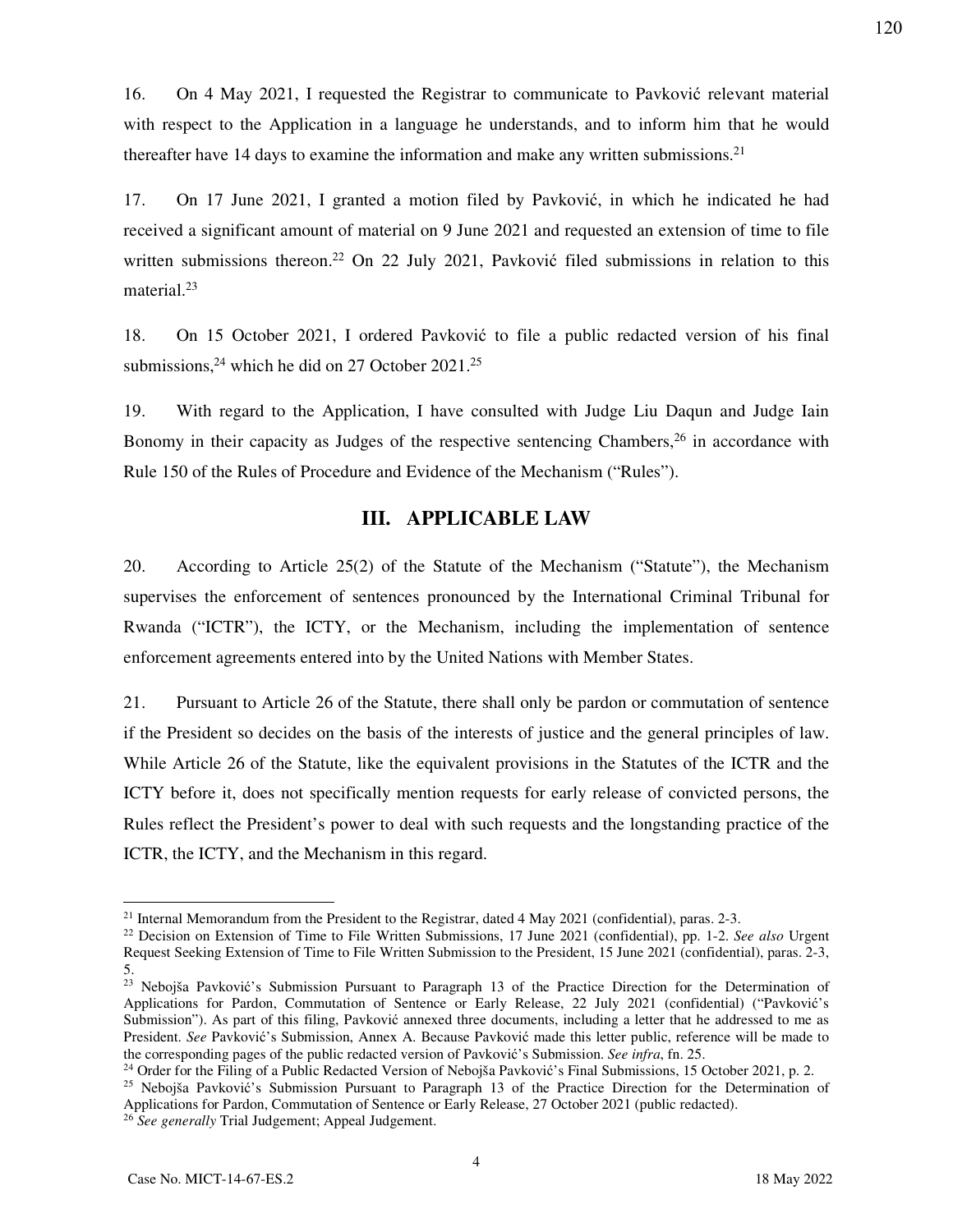22. Rule 149 of the Rules provides that if, according to the law of the State of imprisonment, a convicted person is eligible for pardon, commutation of sentence, or early release the State shall, in accordance with Article 26 of the Statute, notify the Mechanism of such eligibility.

23. Rule 150 of the Rules provides that the President shall, upon such notice or receipt of a direct petition from the convicted person, determine, in consultation with any Judges of the sentencing Chamber who are Judges of the Mechanism, whether pardon, commutation of sentence, or early release is appropriate. If none of the Judges who imposed the sentence are Judges of the Mechanism, the President shall consult with at least two other Judges.

24. The general standards for granting early release are set out in Rule 151 of the Rules, which provides that in making a determination on pardon, commutation of sentence, or early release, the President shall take into account, *inter alia*, the gravity of the crime or crimes for which the prisoner was convicted, the treatment of similarly-situated prisoners, the prisoner's demonstration of rehabilitation, and any substantial cooperation of the prisoner with the Prosecution.

25. Paragraph 3 of the Practice Direction provides that upon the convicted person becoming eligible for pardon, commutation of sentence, or early release under the law of the State in which the convicted person is serving his or her sentence, the State shall, in accordance with Article 26 of the Statute and its agreement with the United Nations, notify the Mechanism accordingly.

26. Paragraph 10 of the Practice Direction indicates that the President may direct the Registry to collect information which he or she considers may be relevant to the determination of whether pardon, commutation of sentence, or early release is appropriate. Paragraph 13 of the Practice Direction states that the convicted person shall be given 14 days to examine the information received by the Registrar, following which he or she may provide any written submissions in response.

27. Paragraph 19 of the Practice Direction specifies that the President shall determine whether early release is to be granted on the basis of the interests of justice and the general principles of law, having regard to the criteria specified in Rule 151 of the Rules, and any other relevant information, as well as the views of the Judges consulted in accordance with Rule 150 of the Rules. Paragraph 20 of the Practice Direction states that if early release is granted, it may be subject to conditions.

28. The Enforcement Agreement provides in Article 3(1) that in enforcing a sentence pronounced by the ICTY, the Finnish authorities shall be bound by the duration of the sentence. Articles 3(3) and 8(1) of the Enforcement Agreement provide that if the convicted person is eligible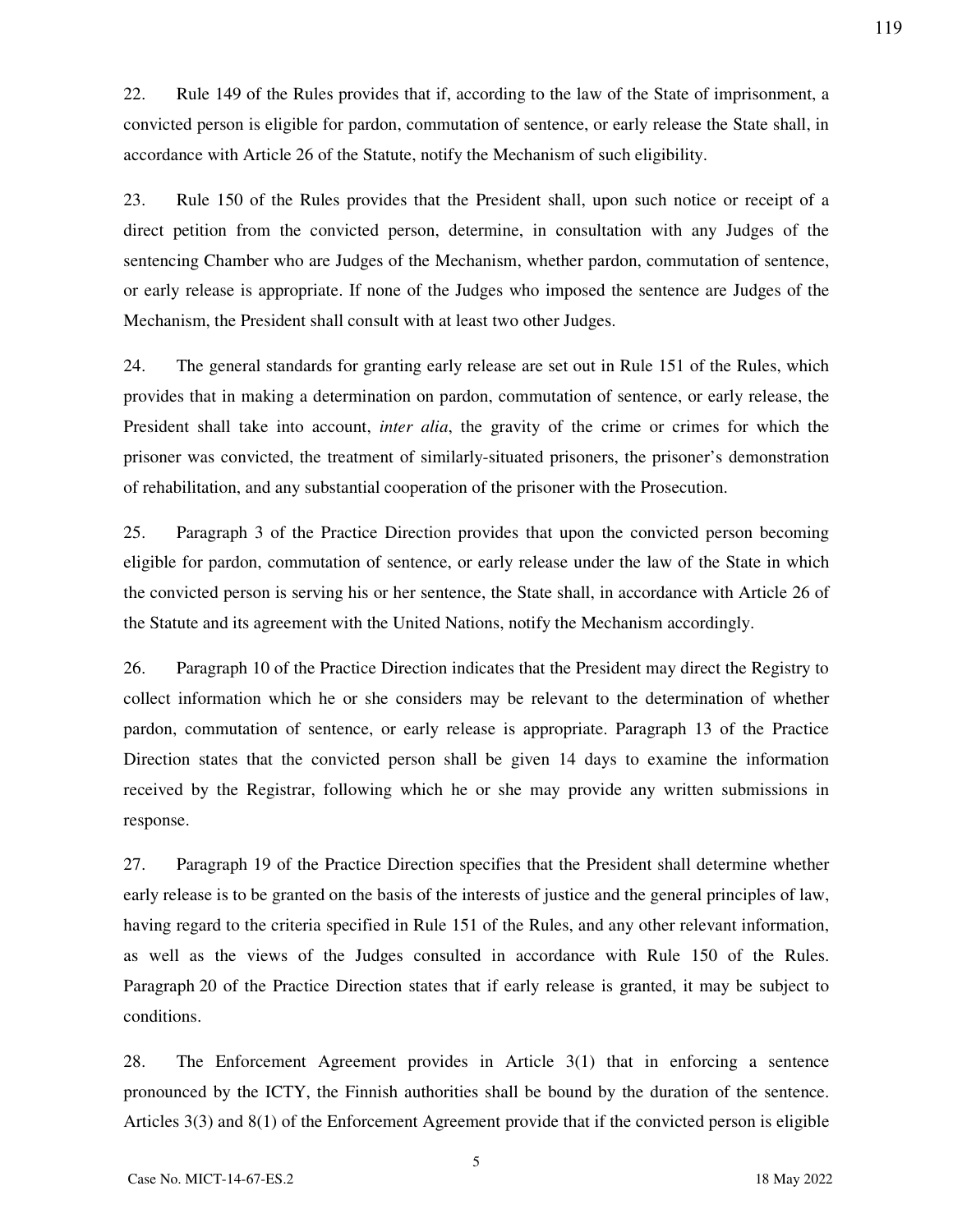for pardon, commutation of sentence, or early release under the applicable national law, then Finland is to notify the Registrar accordingly. Following the President's determination of the matter in consultation with the Judges of the Mechanism, the Registrar is to inform the Finnish authorities of the outcome, and if the President determines that pardon, commutation of sentence, or early release is not appropriate, then the Finnish authorities shall act accordingly, pursuant to Articles 3(5) and 8(2) of the Enforcement Agreement.

# **IV. ANALYSIS**

## **A. Eligibility**

#### 1. Eligibility before the Mechanism

29. All convicted persons serving a sentence under the Mechanism's supervision are eligible to be considered for early release upon having served two-thirds of their sentence, irrespective of: (i) whether the person was convicted by the ICTR, the ICTY, or the Mechanism; (ii) where the sentence is being served; and (iii) whether the matter is brought before the President through a direct petition by the convicted person or a notification from the relevant enforcement State.<sup>27</sup> Serving two-thirds of a sentence has been described as being "in essence, an admissibility threshold".<sup>28</sup>

30. As Pavković served two-thirds of his sentence on 28 August  $2020$ ,<sup>29</sup> he is eligible to be considered for early release.

#### 2. Eligibility under Finnish Law

31. The Finnish authorities informed the Mechanism with reference to, *inter alia*, Article 8 of the Enforcement Agreement that Pavković would have served two-thirds of his sentence in August 2020.<sup>30</sup> In this respect, Article 8 of the Enforcement Agreement provides that while the Finnish authorities are to notify the Mechanism should a convicted person, such as Pavković, become eligible under Finnish law for pardon or commutation of sentence, it is the President of the

<sup>27</sup> *Prosecutor v. Bruno Stojić*, Case No. MICT-17-112-ES.3, Decision on the Application for Early Release of Bruno Stojić, 11 April 2022 (public redacted) ("*Stojić* Decision"), para. 28; *Prosecutor v. Radoslav Brđanin*, Case No. MICT-13-48-ES, Decision on the Application for Early Release of Radoslav Brđanin, 1 April 2022 (public redacted) ("*Brđanin* Decision"), para. 21; *Prosecutor v. Milomir Stakić*, Case No. MICT-13-60-ES, Decision on Sentence Remission and Early Release of Milomir Stakić, 22 December 2021, para. 29.

<sup>28</sup> *Prosecutor v. Hassan Ngeze*, Case No. MICT-13-37-ES.2, Decision on the Application for Commutation of Sentence of Hassan Ngeze and Related Motions, 14 April 2022 (public redacted) ("*Ngeze* Decision"), para. 101; *Stojić* Decision, para. 28; *Prosecutor v. Paul Bisengimana*, Case No. MICT-12-07, Decision of the President on Early Release of Paul Bisengimana and on Motion to File a Public Redacted Application, 11 December 2012 (public redacted), para. 19. <sup>29</sup> Internal Memorandum from the Registrar to the President, dated 16 May 2022 (confidential), Annex, pp. 1-2.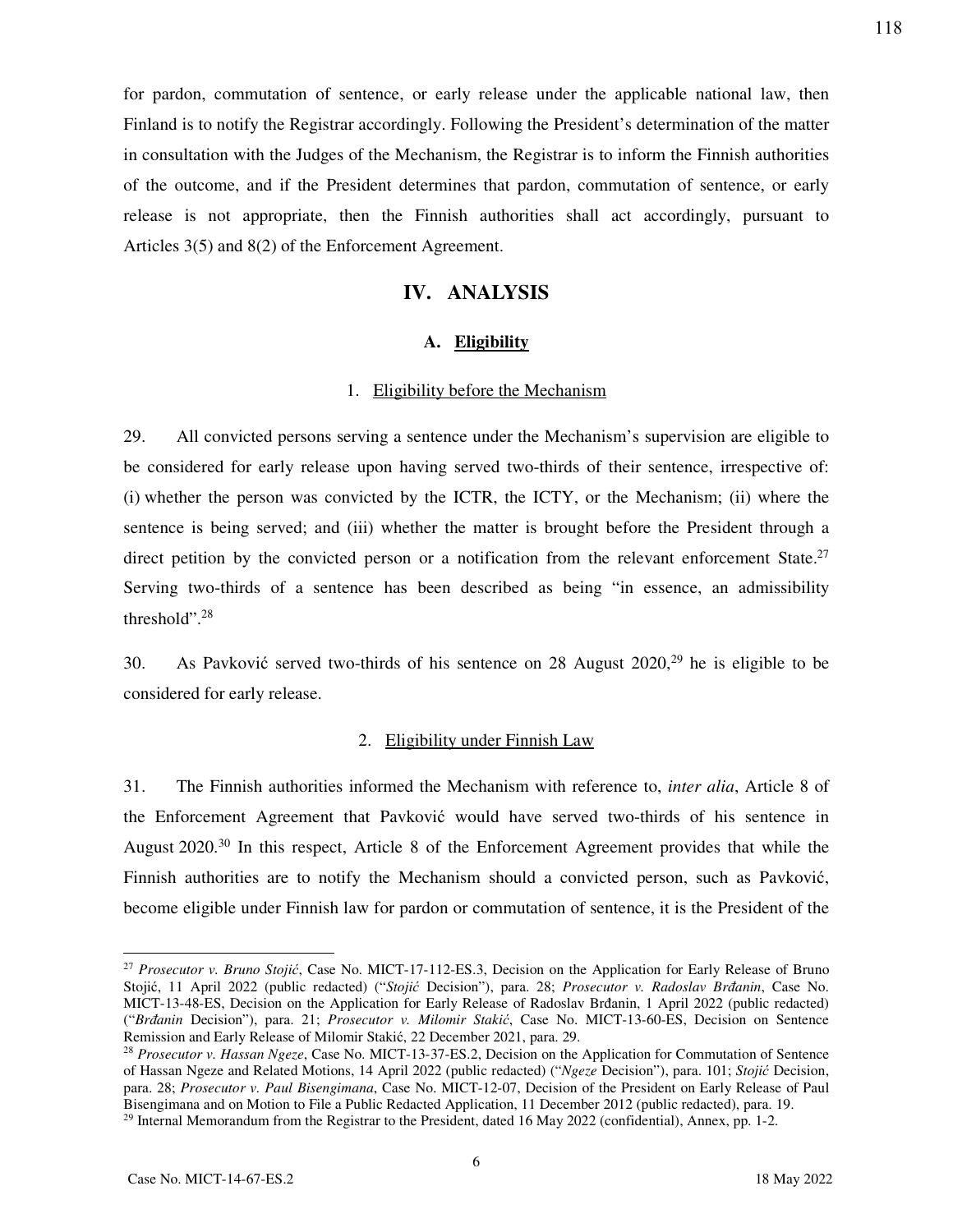Mechanism who determines such an application, and that Finland is to act in accordance with this determination. The Finnish authorities subsequently clarified that under national law, offenders are entitled to early release upon reaching either one-half or two-thirds of the sentence, and that Finland had previously adopted a practice of notifying the ICTY regarding possible early release when a convicted person's two-thirds date was approaching.<sup>31</sup>

32. In this respect, I recall that even if Pavković is eligible for release under Finnish law, the early release of persons convicted by the ICTR, the ICTY, or the Mechanism falls exclusively within the President's discretion, pursuant to Article 26 of the Statute and Rules 150 and 151 of the Rules.<sup>32</sup>

#### **B. General Standards for Granting**

33. A convicted person having served two-thirds of his or her sentence shall be merely eligible to apply for early release and not entitled to such release, which may only be granted by the President as a matter of discretion, after considering the totality of the circumstances in each case, as required by Rule 151 of the Rules.<sup>33</sup> I recall that Rule 151 of the Rules provides a non-exhaustive list of factors to be considered by the President, which I will address in turn below.

#### 1. Gravity of Crimes

34. While I note that the gravity of the crimes is not the only factor in assessing an early release application pursuant to Rule 151 of the Rules, it is nevertheless a factor of fundamental importance.<sup>34</sup> It is precisely the gravity of the crimes, understood as an overall assessment of the severity of a convicted person's criminal conduct, which is the primary consideration in determining the length of a sentence imposed by the sentencing Chamber.<sup>35</sup> I emphasise in this respect that, as a general rule, a sentence should be served in full unless it can be demonstrated that a convicted person should be granted early release.<sup>36</sup> Moreover, the graver the criminal conduct in question, the more compelling such a demonstration should be.<sup>37</sup> In other words, while the gravity of the crimes by itself cannot be seen as depriving a convicted person of an opportunity to argue his

-

<sup>30</sup> Application, p. 1.

<sup>31</sup> *See* Registrar Memorandum of 16 October 2020, para. 2.

<sup>32</sup> *Stojić* Decision, para. 30; *Prosecutor v. Vlastimir Đorđević*, Case No. MICT-14-76-ES, Decision on the Applications for Early Release of Vlastimir Đorđević, 30 November 2021 (public redacted) ("*Đorđević* Decision"), para. 34; *Prosecutor v. Élie Ndayambaje*, Case No. MICT-15-90-ES.1, Decision on the Applications for Early Release and Commutation of Sentence of Élie Ndayambaje, 15 November 2021, p. 4.

<sup>33</sup> *Stojić* Decision, para. 31; *Brđanin* Decision, para. 23; *Đorđević* Decision, para. 35.

<sup>34</sup> *Ngeze* Decision, para. 105; *Stojić* Decision, para. 33; *Brđanin* Decision, para. 24.

<sup>35</sup> *Ngeze* Decision, para. 105; *Stojić* Decision, para. 33; *Brđanin* Decision, para. 24.

<sup>36</sup> *Ngeze* Decision, para. 105; *Stojić* Decision, para. 33; *Brđanin* Decision, para. 24.

<sup>37</sup> *Ngeze* Decision, para. 105; *Stojić* Decision, para. 33; *Brđanin* Decision, para. 24.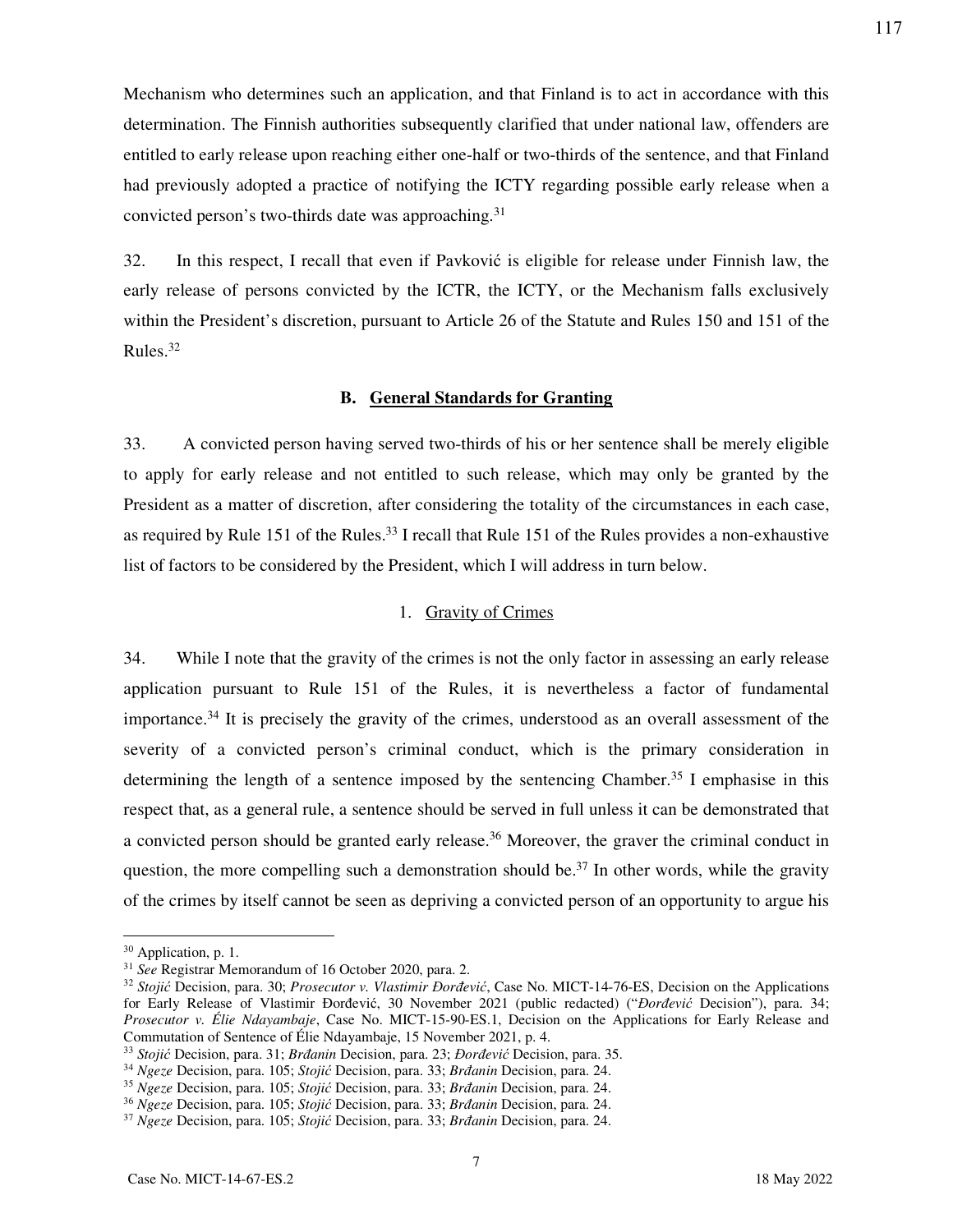or her case for early release, it may be said to determine the threshold that the arguments in favour of early release must reach.<sup>38</sup>

35. Pavković, who was the Commander of the 3rd Army of the Yugoslav Army ("VJ"), was found to have committed his crimes with the intent to "forcibly displace the Kosovo Albanian population, both within and without Kosovo, and thereby ensure continued [Federal Republic of Yugoslavia] and Serbia control over the province", an intent he shared with other members of a joint criminal enterprise ("JCE").<sup>39</sup> Pavković contributed significantly to this JCE,<sup>40</sup> including through his "command and control of all the VJ forces in Kosovo throughout the period when the crimes were committed",<sup>41</sup> his ordering and support of VJ operations and joint operations with the Serbian Ministry of Internal Affairs ("MUP"), $42$  and his contributions to "the creation and maintenance of an environment of impunity" that encouraged the commission of crimes by forces under the control of JCE members.<sup>43</sup> Pavković was found responsible for the crimes committed by VJ and MUP personnel in accordance with the common plan,<sup>44</sup> and also found to bear criminal responsibility for when it was foreseeable to him that another JCE member or a person used by a JCE member might commit a crime in furtherance of the common purpose and he willingly took this risk.<sup>45</sup>

36. In addressing the gravity of Pavković's crimes, the Trial Chamber found that they were "of a high level of gravity".<sup>46</sup> The Trial Chamber emphasised that Pavković and other co-accused in his case were:

[G]uilty of committing or aiding and abetting the forcible displacement of hundreds of thousands of Kosovo Albanians. These crimes were not isolated instances, but rather part of a widespread and systematic campaign of terror and violence over a period of just over two months. Some of the victims were of a particularly vulnerable nature, such as young women, elderly people, and children.<sup>47</sup>

37. The Appeals Chamber, even after reversing some of Pavković's convictions, considered that the crimes for which he remained convicted were "very serious crimes" that warranted a 22-year sentence.<sup>48</sup>

-

<sup>38</sup> *Ngeze* Decision, para. 105; *Stojić* Decision, para. 33; *Brđanin* Decision, para. 24.

<sup>39</sup> Trial Judgement, vol. 3, para. 781. *See* Trial Judgement, vol. 3, para. 636; Appeal Judgement, paras. 3, 1250.

<sup>40</sup> Trial Judgement, vol. 3, para. 782. *See* Appeal Judgement, para. 1250.

<sup>41</sup> Trial Judgement, vol. 3, para. 1132. *See* Appeal Judgement, paras. 1097, 1250.

<sup>42</sup> Trial Judgement, vol. 3, paras. 782, 1132. *See* Appeal Judgement, paras. 1097, 1250. *See also* Trial Judgement, vol. 1, para. 8.

<sup>43</sup> Trial Judgement, vol. 3, para. 782. *See* Appeal Judgement, paras. 1097, 1250.

<sup>44</sup> Trial Judgement, vol. 3, paras. 783, 1132. *See* Appeal Judgement, para. 1264.

<sup>45</sup> *See e.g.* Trial Judgement, vol. 3, paras. 784-786, 788, 790; Appeal Judgement, para. 1557.

<sup>46</sup> Trial Judgement, vol. 3, para. 1174.

<sup>&</sup>lt;sup>47</sup> Trial Judgement, vol. 3, para. 1173. Pavković was sentenced for committing these crimes through his participation in a JCE. Trial Judgement, vol. 3, para. 788. *See also* Appeal Judgement, paras. 1838, 1842.

<sup>48</sup> Appeal Judgement, para. 1844.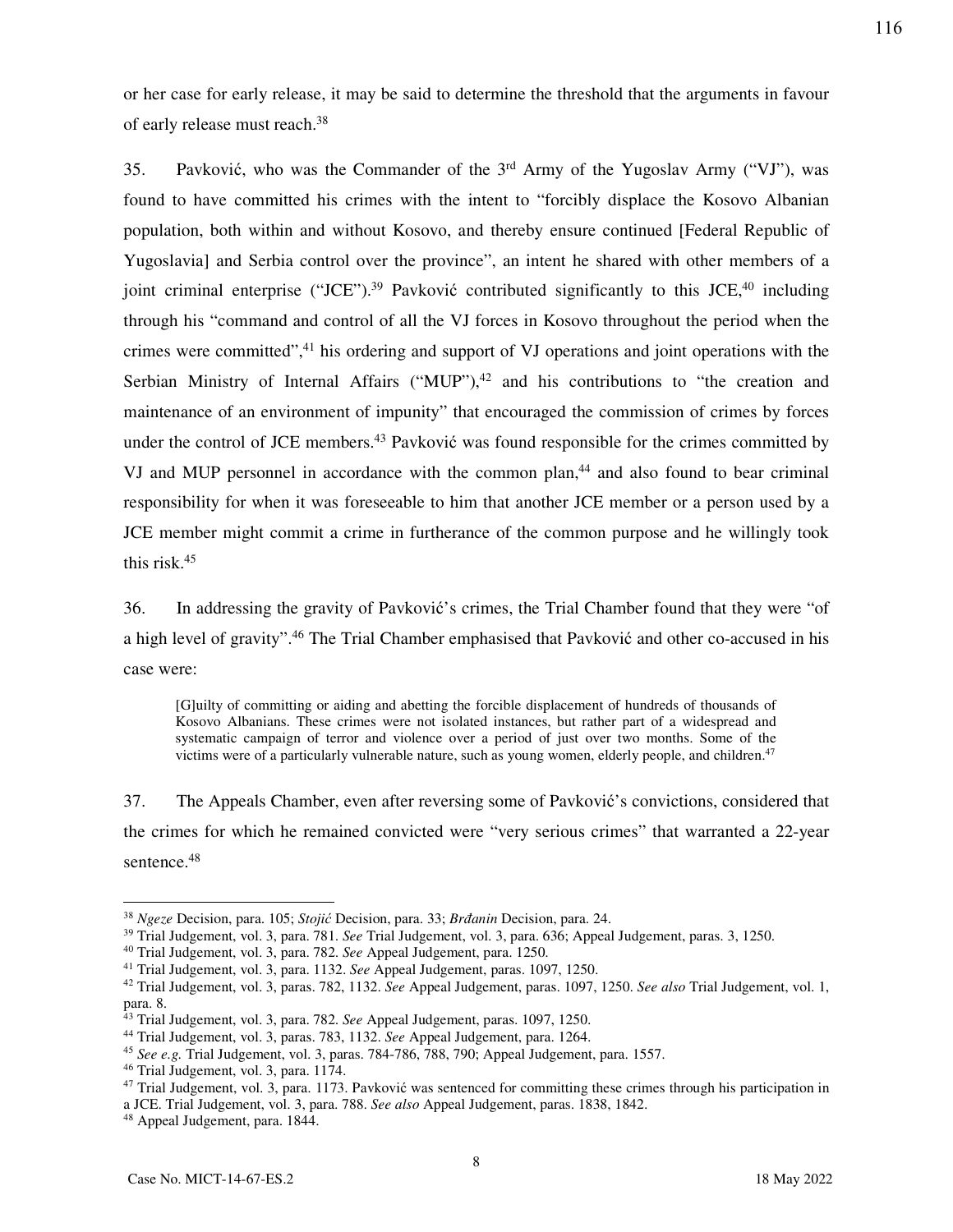38. Turning to the specific crimes, Pavković was found responsible for committing deportation and other inhumane acts (forcible transfer) as crimes against humanity at multiple locations.<sup>49</sup> Pavković committed these crimes in accordance with the common plan shared by him and other members of the JCE.<sup>50</sup> Pavković was also found responsible for murder and persecution as crimes against humanity, murder as a violation of the laws or customs of war, and persecution as a crime against humanity for the destruction of or damage to religious property as well as for sexual assault.<sup>51</sup>

39. In determining Pavković's sentence, the Trial Chamber considered that he abused his superior position in the VJ and that this was an aggravating factor.<sup>52</sup> No mitigating circumstances were identified by the Trial Chamber.<sup>53</sup>

40. Pavković submits that the gravity of the crimes for which he was convicted "is something that he never disputed".<sup>54</sup> He emphasises that he "is fully aware of those crimes and accepted them as such<sup>", 55</sup> on account of his command responsibility "for everything that happened" in the area under his purview.<sup>56</sup> In this regard, I observe that Pavković was not convicted of these crimes on account of his superior responsibility, but for his commission of them as an active member of the JCE, a matter to which I return below.<sup>57</sup>

41. In conclusion, Pavković was convicted of very serious crimes, and their high gravity is reflected throughout the judgements in his case. This factor consequently weighs heavily against releasing Pavković early.

<sup>49</sup> Trial Judgement, vol. 3, para. 788. *See* Appeal Judgement, p. 740.

<sup>50</sup> *See e.g.* Trial Judgement, vol. 3, para. 784; Appeal Judgement, para. 283.

<sup>51</sup> Trial Judgement, vol. 3, para. 788. *See* Appeal Judgement, p. 740.

 $52$  Trial Judgement, vol. 3, para. 1190 ("[...] Pavković continued to approve of joint MUP and VJ operations, despite his knowledge of crimes being committed against Kosovo Albanians during previous joint operations, and refrained from taking effective measures, which were at his disposal, in relation to crimes committed by his subordinates. This conduct, which was undertaken by Pavković in his official capacity as the Commander of the  $3<sup>rd</sup>$  Army, constitutes an abuse of his superior position and thus aggravates his sentence. This finding is made despite the Chamber's acknowledgement that Pavković was acting in the midst of a complicated situation, including the defence of the country against NATO bombing and some combat operations against the [Kosovo Liberation Army]."). *See* Appeal Judgement, para. 1813.

<sup>53</sup> *See* Trial Judgement, vol. 3, paras. 1191-1194. *See also* Appeal Judgement, para. 1816.

<sup>54</sup> Pavković's Submission, para. 5.

<sup>55</sup> Pavković's Submission, para. 5.

<sup>56</sup> Pavković's Submission, Annex A, Registry Pagination ("RP") 65.

<sup>57</sup> *See infra*, para. 56.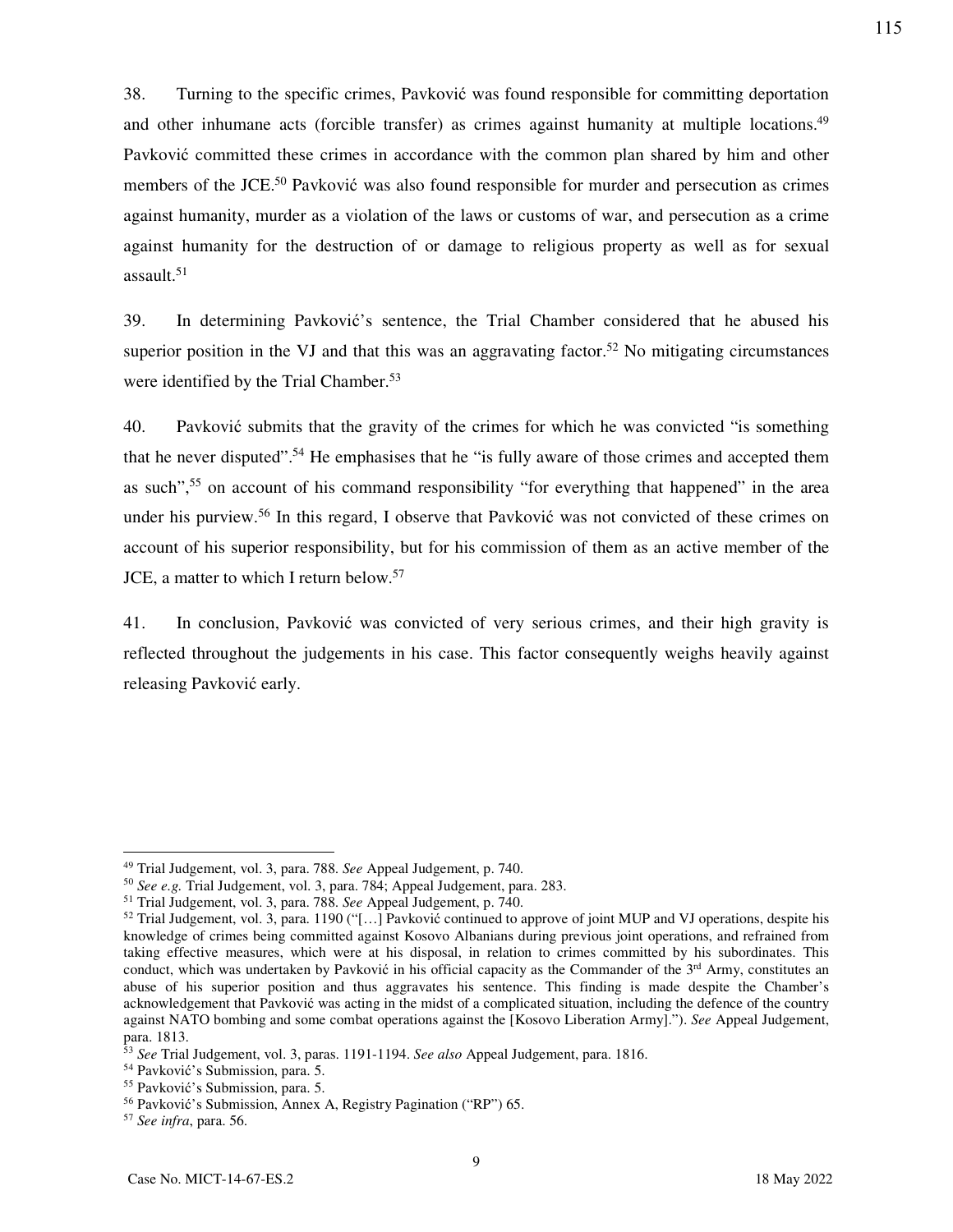#### 2. Treatment of Similarly-Situated Prisoners

42. Persons sentenced by the ICTY, like Pavković, are considered "similarly-situated" to all other prisoners under the Mechanism's supervision.<sup>58</sup> As noted above, all convicted persons supervised by the Mechanism are considered eligible to apply for early release upon the completion of two-thirds of their sentences, irrespective of the tribunal that convicted them and where they serve their sentence.<sup>59</sup> Having passed this two-thirds threshold on 28 August 2020,<sup>60</sup> Pavković is eligible to be considered for early release.

#### 3. Demonstration of Rehabilitation

43. Before turning to an individualised assessment of Pavković's demonstration of rehabilitation, I recall that I have previously set forth some of the considerations that will guide my assessment of whether a convicted person has demonstrated rehabilitation under Rule 151 of the Rules. $61$ 

44. In my view, it is not appropriate to look at the rehabilitation of perpetrators of genocide, crimes against humanity, or war crimes through exactly the same paradigm as rehabilitation of perpetrators of so-called ordinary crimes adjudicated at the national level.<sup>62</sup> For instance, while good behaviour in prison may generally be a positive indicator of rehabilitation in a national context, given the particular nature and scope of the crimes within the jurisdiction of the ICTR, the ICTY, and the Mechanism, I do not consider that such behaviour can on its own demonstrate rehabilitation of a person convicted for some of the most heinous international crimes.<sup>63</sup>

45. There are, however, a number of positive indicators of rehabilitation of persons convicted by the ICTR, the ICTY, or the Mechanism which have been recognised as such in the past or may be of persuasive relevance.<sup>64</sup> Such indicators include: (i) the acceptance of responsibility for the crimes a person was convicted for or for actions which enabled the commission of the crimes; (ii) signs of critical reflection of the convicted person upon his or her crimes; (iii) public or private expressions of genuine remorse or regret; (iv) actions taken to foster reconciliation or seek forgiveness; (v) evidence that a convicted person has a positive attitude towards persons of other backgrounds, bearing in mind the discriminatory motive of some of the crimes; (vi) participation in

10

<sup>58</sup> *Stojić* Decision, para. 40; *Brđanin* Decision, para. 35; *Đorđević* Decision, para. 42.

<sup>59</sup> *See supra*, para. 29.

<sup>60</sup> *See supra*, para. 30.

<sup>61</sup> *Ngeze* Decision, paras. 116-120; *Stojić* Decision, paras. 43-47; *Brđanin* Decision, paras. 36-40.

<sup>62</sup> *Ngeze* Decision, para. 117; *Stojić* Decision, para. 44; *Brđanin* Decision, para. 37.

<sup>63</sup> *Ngeze* Decision, para. 117; *Stojić* Decision, para. 44; *Brđanin* Decision, para. 37.

<sup>64</sup> *Ngeze* Decision, para. 118; *Stojić* Decision, para. 45; *Brđanin* Decision, para. 38.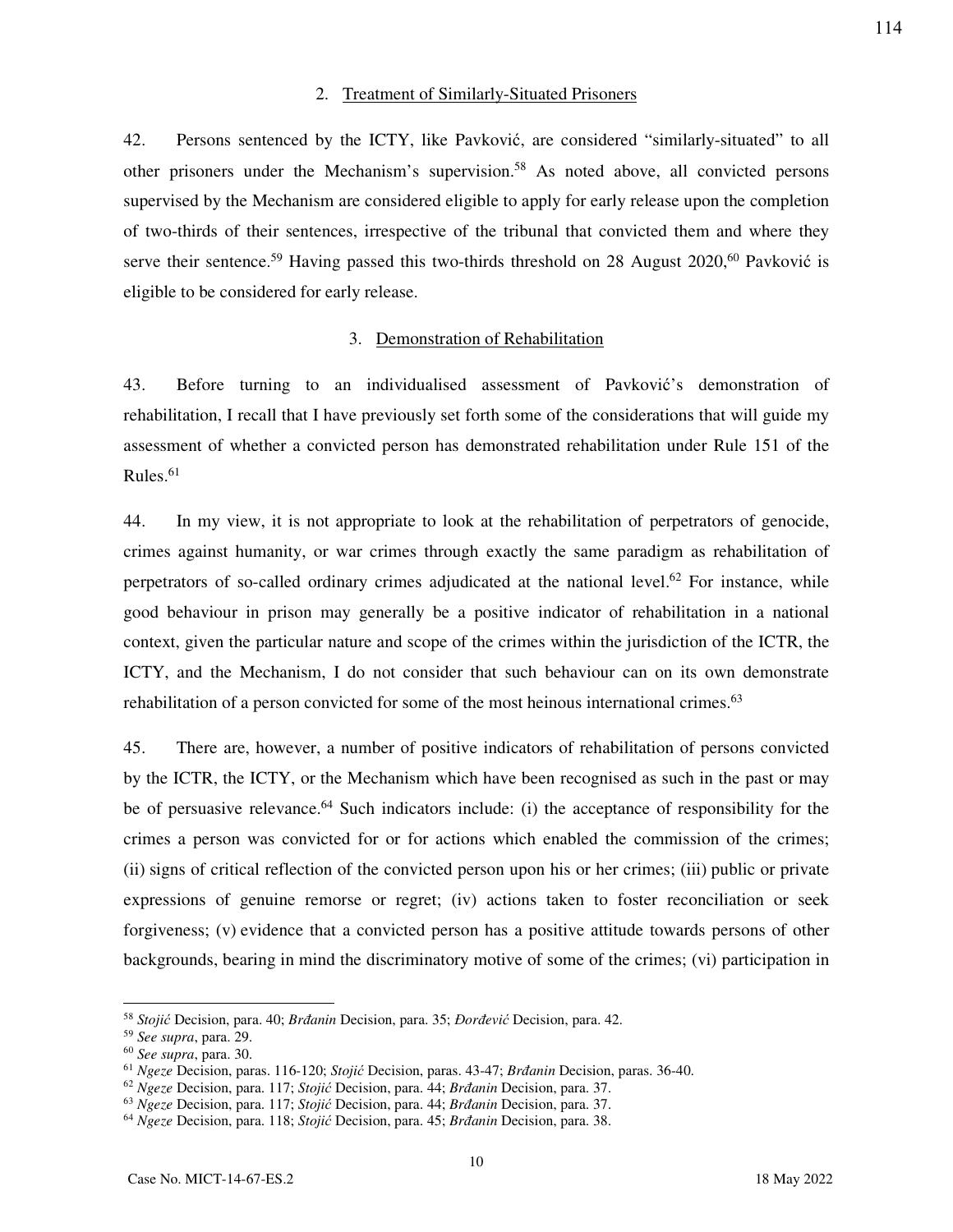rehabilitation programmes in prison; (vii) a convicted person's mental health status; and (viii) a positive assessment of a convicted person's prospects to successfully reintegrate into society.<sup>65</sup> This is a non-exhaustive list and I do not expect convicted persons to fulfil all of these indicators in order to demonstrate rehabilitation.<sup>66</sup> It falls, however, upon the convicted person to convince me that sufficient progress has been made in his or her rehabilitation, and that granting release before the full sentence is served would be a responsible exercise of my discretion.<sup>67</sup>

46. Rehabilitation entails that a convicted person may be trusted to successfully and peacefully reintegrate into a given society.<sup>68</sup> Consequently, I consider that rehabilitation involves indicators of readiness and preparedness to reintegrate into society.<sup>69</sup> I will, therefore, generally consider the convicted person's post-release plans, including the envisaged place of residence.<sup>70</sup> If the convicted person intends to return to the region where his or her crimes were committed, extra scrutiny will be called for, keeping in mind that the ICTR, the ICTY, and the Mechanism were established under Chapter VII of the United Nations Charter to contribute to the restoration and maintenance of peace and security.<sup>71</sup> As a general matter, I do not consider it appropriate to enable convicted persons to return to the affected regions before they have served their full sentence without having demonstrated a greater degree of rehabilitation.<sup>72</sup>

47. Rehabilitation is a process rather than a definite result, and it is just one factor that I will consider alongside other factors when deciding on the early release of a convicted person who is eligible to be considered for such relief.<sup>73</sup> Conversely, there may be instances where, despite a lack of sufficient evidence of rehabilitation, I may consider pardon, commutation of sentence, or early release to be appropriate in light of the prevalence of other factors.<sup>74</sup>

48. Turning to the extent to which Pavković has demonstrated rehabilitation, I note that the most probative materials before me are: (i) the Prison Report provided by the Finnish authorities; (ii) the statements attributed to Pavković that are reflected in the External Relations Office Memorandum and the Prosecution Memorandum; and (iii) Pavković's Submission, including his letter conveying regret.

<sup>65</sup> *Ngeze* Decision, para. 118; *Stojić* Decision, para. 45; *Brđanin* Decision, para. 38.

<sup>66</sup> *Ngeze* Decision, para. 118; *Stojić* Decision, para. 45; *Brđanin* Decision, para. 38.

<sup>67</sup> *Ngeze* Decision, para. 118; *Stojić* Decision, para. 45; *Brđanin* Decision, para. 38.

<sup>68</sup> *Ngeze* Decision, para. 119; *Stojić* Decision, para. 46; *Brđanin* Decision, para. 39.

<sup>69</sup> *Ngeze* Decision, para. 119; *Stojić* Decision, para. 46; *Brđanin* Decision, para. 39.

<sup>70</sup> *Ngeze* Decision, para. 119; *Stojić* Decision, para. 46; *Brđanin* Decision, para. 39.

<sup>71</sup> *Ngeze* Decision, para. 119; *Stojić* Decision, para. 46; *Brđanin* Decision, para. 39.

<sup>72</sup> *Ngeze* Decision, para. 119; *Stojić* Decision, para. 46; *Brđanin* Decision, para. 39.

<sup>73</sup> *Ngeze* Decision, para. 120; *Stojić* Decision, para. 47; *Brđanin* Decision, para. 40.

<sup>74</sup> *Ngeze* Decision, para. 120; *Stojić* Decision, para. 47; *Brđanin* Decision, para. 40.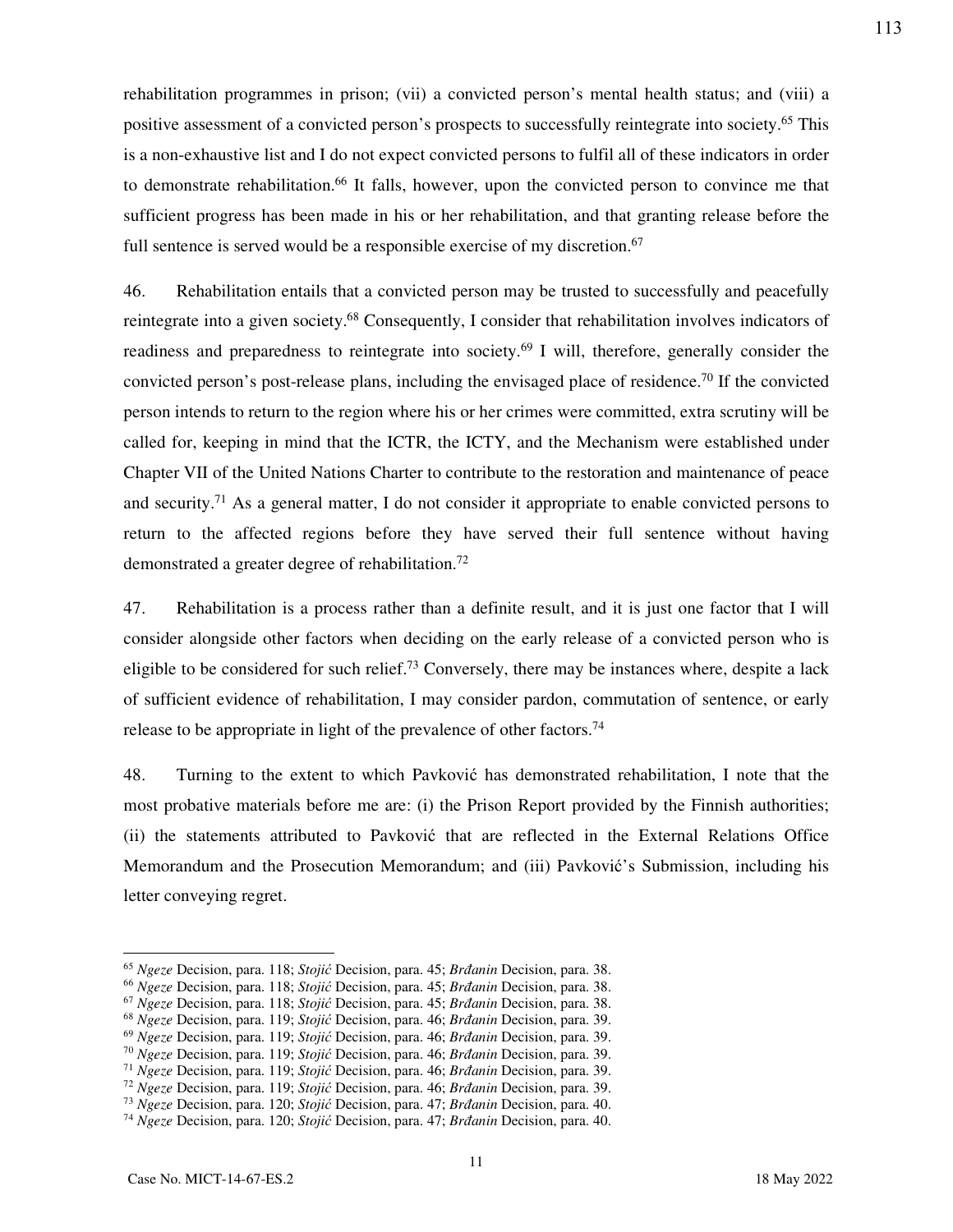#### (a) Behaviour in Prison

49. The Prison Report indicates that since his arrival in 2014, Pavković's behaviour with respect to both staff and other inmates "has been impeccable".<sup>75</sup> He stays in the prison's open ward, where the cell doors are open for most of the day, and has received independent work duties as well as permission to use the activity room.<sup>76</sup> According to the Prison Report, Pavković has also benefitted from ten extended family visits, [REDACTED], and his "impeccable" behaviour during these visits is "[a]nother indication of Pavković's good behaviour and reliability".<sup>77</sup> He has further been granted [REDACTED], which "have also gone smoothly".<sup>78</sup>

50. Pavković refers to these passages of the Prison Report and states that good behaviour in prison has been "one of the significant factors in deciding on applications for early release", including with respect to other co-accused in his case.<sup>79</sup> He adds that he does not rely solely on his good behaviour in prison to demonstrate rehabilitation.<sup>80</sup>

51. I am well aware that my predecessor, in at least two cases involving co-accused of Pavković, appeared to rely mainly on good conduct in prison in forming his opinion that there had been a demonstration of rehabilitation weighing in favour of early release.<sup>81</sup> However, I recall that each case presents unique circumstances that must be considered on their own merits by the President when determining whether early release is to be granted, and that comparisons to other cases are therefore inconsequential in the context of an early release application.<sup>82</sup>

<sup>75</sup> Prison Report, p. 1.

<sup>76</sup> Prison Report, p. 1.

<sup>77</sup> Prison Report, p. 1.

<sup>78</sup> Prison Report, p. 1.

<sup>79</sup> Pavković's Submission, para. 8, *referring to Prosecutor v. Vladimir Lazarević*, Case No. MICT-14-67-ES.3, Public Redacted Version of the 7 September 2015 Decision of the President on the Early Release of Vladimir Lazarević, 3 December 2015 ("*Lazarević* Decision"), paras. 18-20; *Prosecutor v. Nikola Šainović*, Case No. MICT-14-67-ES.1, Public Redacted Version of the 10 July 2015 Decision of the President on the Early Release of Nikola Šainović, 27 August 2015 ("*Šainović* Decision"), paras. 20-22; *Prosecutor v. Dragoljub Ojdanić*, Case No. IT-05-87-ES.1, Public Redacted Version of the 10 July 2013 Decision of the President on Early Release of Dragoljub Ojdanić, 29 August 2013 ("*Ojdanić* Decision"), paras. 18-19. *See* Pavković's Submission, para. 7.

<sup>80</sup> Pavković's Submission, para. 6.

<sup>81</sup> *See Lazarević* Decision, paras. 19-20 (even though the prison report "is quite brief and contains no mention of Lazarević's degree of rehabilitation or ability to reintegrate into society if he is released", my predecessor formed "the opinion that Lazarević has demonstrated signs of rehabilitation, and [my predecessor was] therefore inclined to count this factor as weighing in favour of his early release"); *Šainović* Decision, para. 22 (the analysis of rehabilitation was that "Šainović's submissions and the description of his behavior while detained in Sweden suggest that he is capable of reintegrating into society if he is released" and therefore my predecessor was "of the opinion that Šainović has demonstrated signs of rehabilitation, and […] therefore inclined to count this factor as weighing in favour of his early release"). With regard to another of Pavković's co-accused, my predecessor relied not only on the "generally good and productive behavior whilst detained", but also the "acceptance of the Trial Chamber's findings" and "expressions of regret to the victims" as positive indicators of rehabilitation. *See Ojdanić* Decision, para. 19.

<sup>82</sup> *Đorđević* Decision, para. 44; *Prosecutor v. Radivoje Miletić*, Case No. MICT-15-85-ES.5, Decision on the Early Release of Radivoje Miletić, 5 May 2021 (public redacted) ("*Miletić* Decision"), para. 42; *Prosecutor v. Laurent*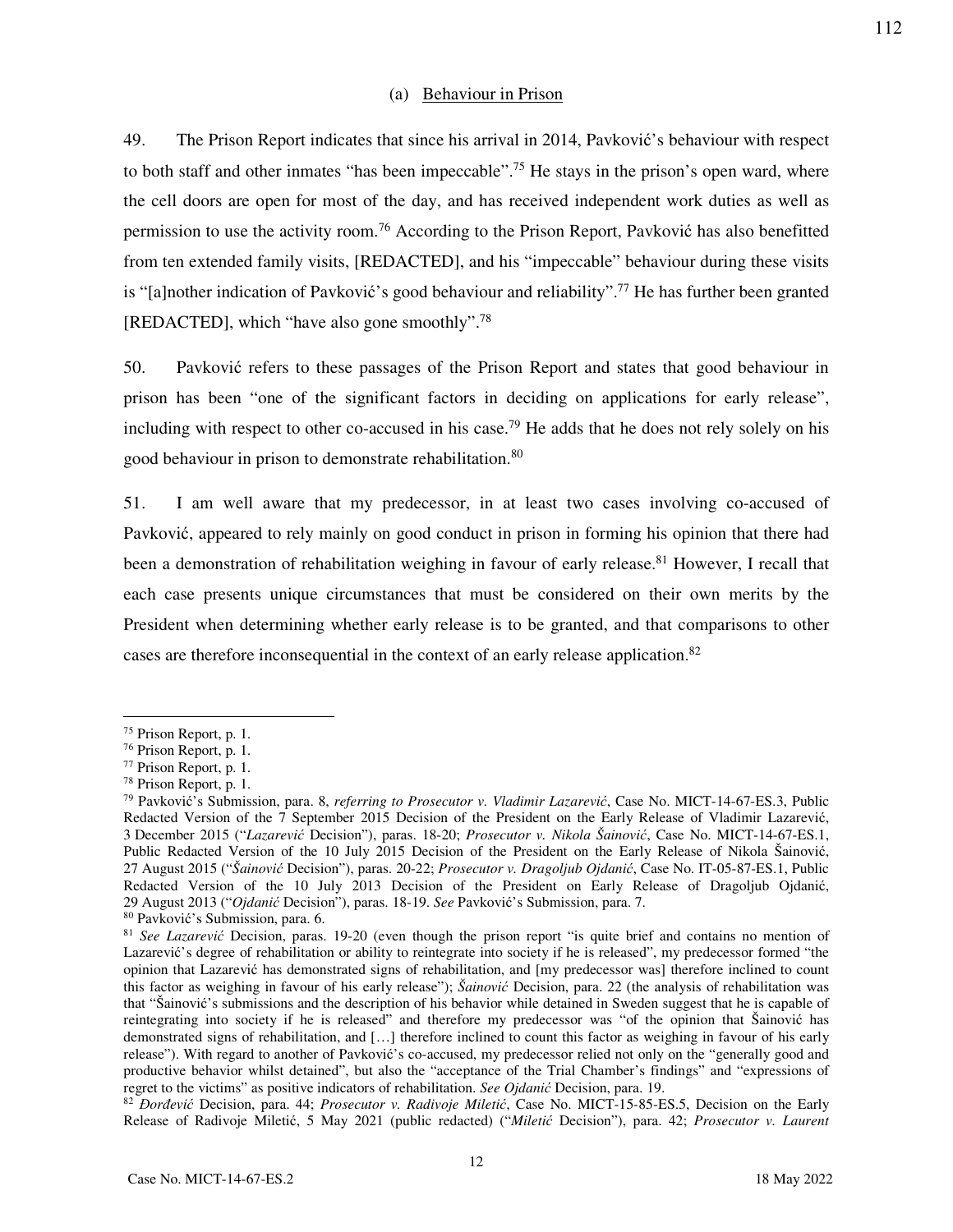52. I acknowledge that the Finnish prison authorities have assessed Pavković's behaviour in prison positively. However, as mentioned above, I do not consider that good behaviour in prison can, on its own, demonstrate rehabilitation of a person convicted for some of the most heinous international crimes.<sup>83</sup>

## (b) Signs of Critical Reflection and Expressions of Genuine Remorse or Regret

53. Pavković argues that his rehabilitation is also evidenced by his letter, in particular by his statement that "[w]hen my prison sentence expires and when I will be released, I will bear the burden of punishment in its psychological, sociological and historical sense".<sup>84</sup> According to Pavković, he "expressed his personal views in that letter".<sup>85</sup>

54. At the outset, I observe that portions of Pavković's letter are nearly identical to a letter written by another convicted person in the same case, Mr. Nikola Šainovic ("Šainović"). This extends to the very statement that Pavković emphasises in his submission as reflecting his personal rehabilitation. Indeed, the phrase "will carry the burden of the sentence in its psychological, sociological and historical senses", was used in Šainović's communication to my predecessor in 2015.<sup>86</sup> In my view, this calls into question the "personal" nature of Pavković's letter.

55. Similarly, Pavković's "personal" expression of regret is very similar to that of Šainović.<sup>87</sup> In light of these and other irregularities, I am not convinced that Pavković has engaged in critical reflection of the crimes for which he was convicted, or that his expressions of remorse are genuine.

56. Moreover, even if Pavković's letter does reflect his own views, it would appear that he has not come to terms with his own criminal conduct, but instead continues to minimise his responsibility as established by the ICTY. In this respect, he claims that he was guilty of not exercising greater control over his subordinates and was wrong to rely on their "professionalism"

*Semanza*, Case No. MICT-13-36-ES.2, Decision on Laurent Semanza's Application for Early Release, 17 September 2020 (public redacted), para. 43.

<sup>83</sup> *See supra*, para. 44.

<sup>84</sup> Pavković's Submission, para. 6, *referring to* Pavković's Submission, Annex A, RP 66 ("Kada moja zatvorska kazna istekne i budem pusten na slobodu, nosicu teret kazne u njenom psiholoskom, socijoloskom i istoriskom smislu."). <sup>85</sup> Pavković's Submission, para. 6.

<sup>86</sup> *Šainović* Decision, para. 21, *referring to* Letter from Mr. Nikola Šainović to then-President Theodor Meron, dated 12 June 2015 ("Šainović Letter"), p. 2 ("Kad moja zatvorska kazna istekne i budem pušten na slobodu, nosiću teret kazne u njenom psihološkom, sociološkom i istorijskom smislu."), *transmitted by* Internal Memorandum from the Deputy Chief, Immediate Office of the Registrar, ICTY to the then-President, dated 18 June 2015 (confidential).

<sup>87</sup> *Cf.* Pavković's Submission, Annex A, RP 69, 65 ("Rekao sam takodje da zalim za svim civilnim zrtvama rata i da cu zaliti dok sam ziv i to ovom prilikom ponavljam", translated as "I have also said and again repeat that I regretted all the civilian war casualties and I would regret them as long as I lived"); Šainović Letter, pp. 1, 3 ("Rekao sam, takodje, da žalim za civilnim žrtvama rata u mojoj zemlji i da ću žaliti dok sam živ i to ovde mogu samo da ponovim", translated as "I also said that I was sorry for the civilian victims of the war in my country and that I will feel sorry for them until I die, and I can only repeat this once again").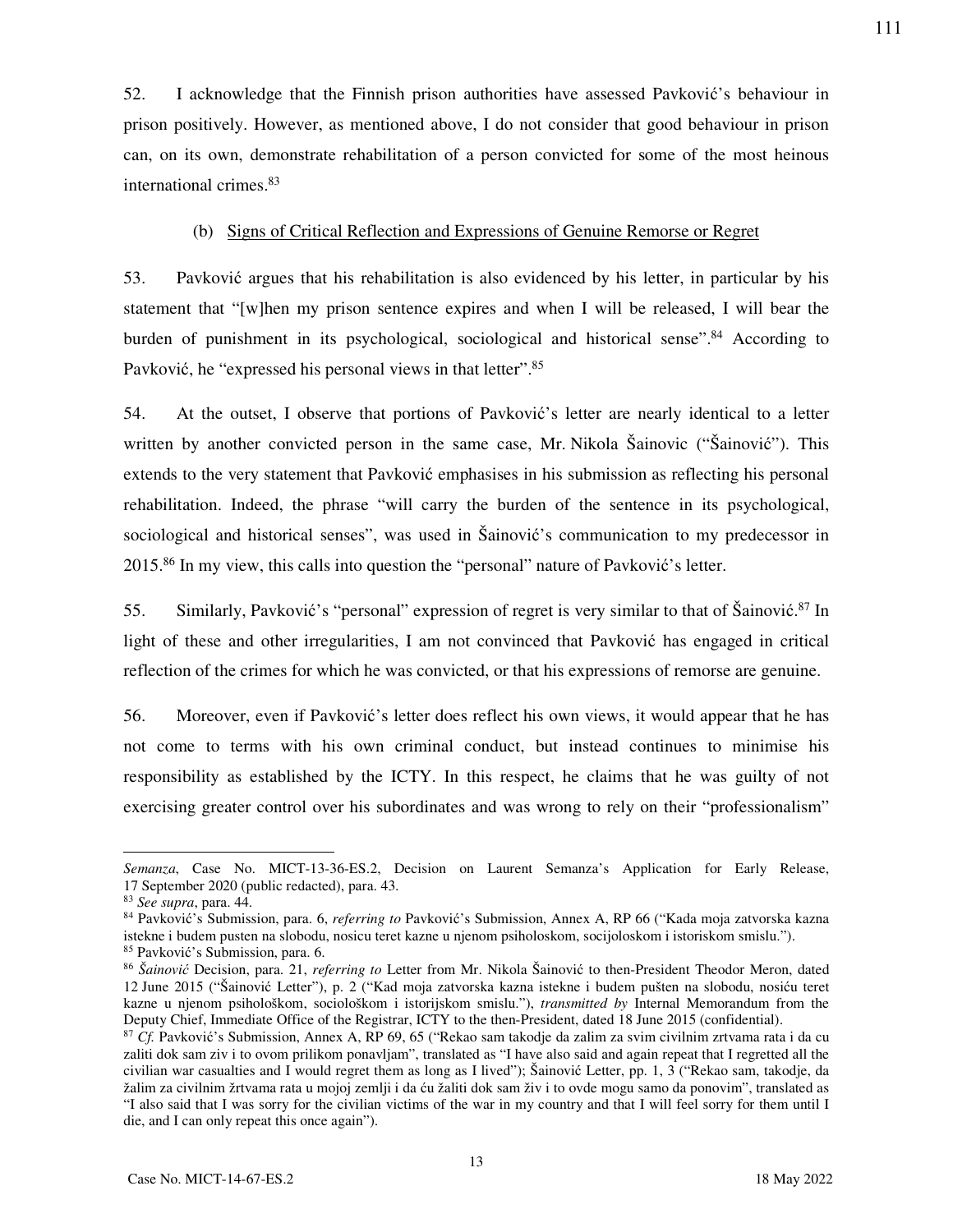when "accepting their reports and briefings with infinite confidence".<sup>88</sup> Pavković even appears to claim that the ICTY imposed a strict liability standard on him as a military commander, such that he was found "responsible for everything that had happened in [the VJ's] area of responsibility" under his control.<sup>89</sup> To the contrary, however, Pavković was convicted of committing grave crimes based upon his active contributions with the necessary intent,<sup>90</sup> and the abuse of his superior position constituted an aggravating factor rather than the basis for his multiple convictions.<sup>91</sup>

57. While a convicted person's acceptance of responsibility does not constitute a legal requirement to demonstrate rehabilitation and is not a precondition for early release, it is nevertheless an important factor in assessing the progress of a convicted person's rehabilitation.<sup>92</sup> In this respect, a partial acceptance of responsibility for one's crimes will merit positive weight, but any notable difference between the role a convicted person ascribes to himself or herself, and the role he or she actually played, can likewise suggest that the convicted person has not sufficiently engaged in critical reflection upon his or her crimes.<sup>93</sup> With regard to the Application, I consider that Pavković's attempts to recharacterise the scope of his judicially established responsibility, while seeking to minimise the extent of his personal conduct in the crimes he committed, indicate that he has yet to reflect critically on his own responsibility.

58. This conclusion is strengthened by other statements made by Pavković to the media over recent years. A non-exhaustive search reflects that he engaged in multiple interviews in 2019 and 2020, during which he disputed his criminal responsibility, claimed he was unjustly convicted, glorified the contributions of all VJ soldiers for their action in "stopp[ing] thousands of insane terrorists",  $94$  and used a slur for Albanians on multiple occasions.  $95$  The tone of these interviews is troubling and reflects that there may still be a risk of Pavković reoffending once released. Moreover, this concern is heightened by Pavković's pattern of making similar statements going back a number of years when promoting books that he authored.<sup>96</sup>

59. After being offered the opportunity to comment on this voluminous material, Pavković responded merely that he has "never disrespected the victims", including when speaking with

-

<sup>88</sup> Pavković's Submission, Annex A, RP 65.

<sup>89</sup> Pavković's Submission, Annex A, RP 65.

<sup>90</sup> *See supra*, paras. 35-38.

<sup>91</sup> *See supra*, para. 39.

<sup>92</sup> *Stojić* Decision, para. 62; *Đorđević* Decision, para. 70; *Miletić* Decision, para. 56.

<sup>93</sup> *See Đorđević* Decision, para. 70.

<sup>94</sup> External Relations Office Memorandum, Annex, p. 2.

<sup>95</sup> External Relations Office Memorandum, Annex, pp. 4, 18-19, fn. 4. <sup>96</sup> *See* Prosecution Memorandum, paras. 10-16, Annexes A-E.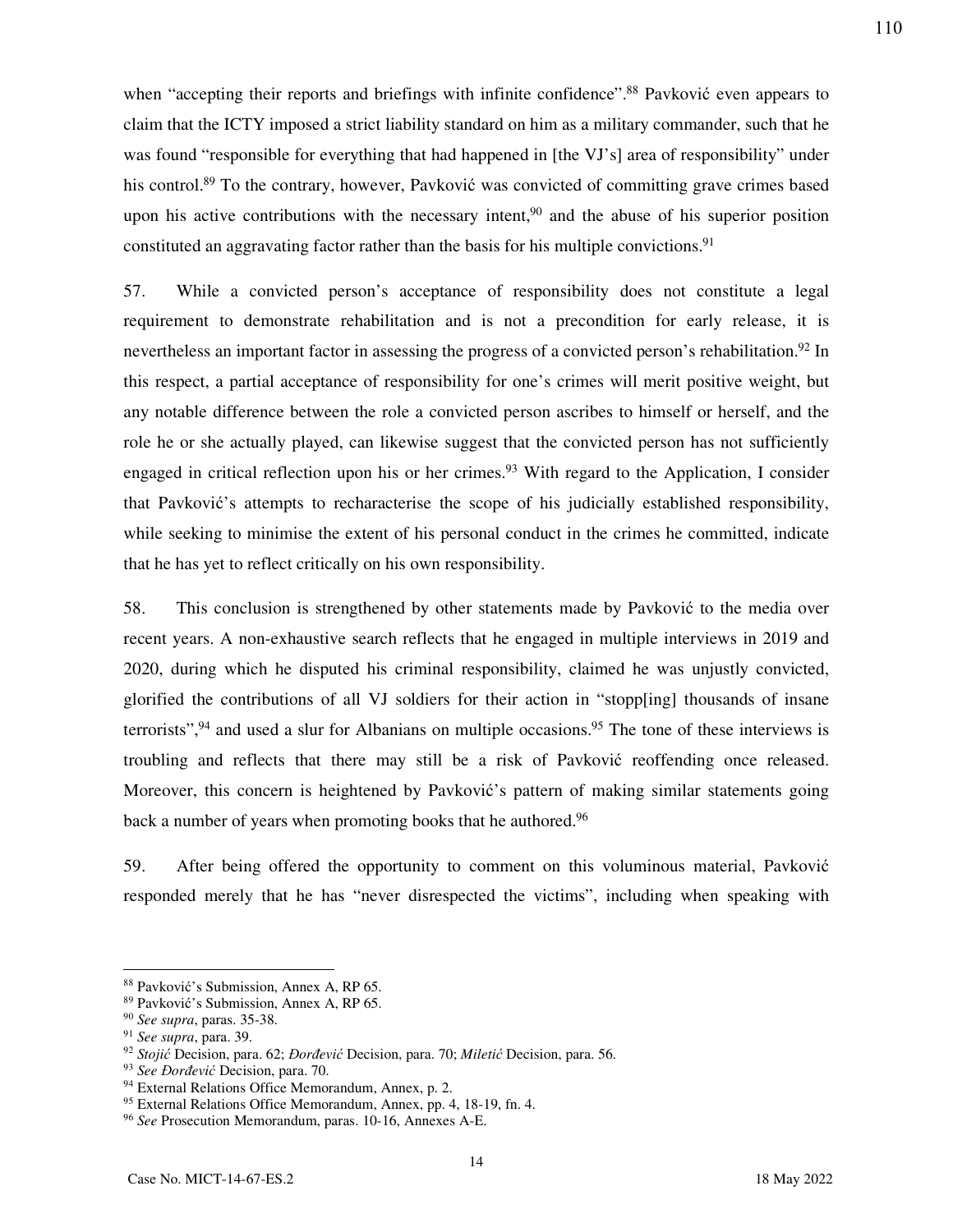various reporters.<sup>97</sup> He added that he has written books that are not "propaganda material" but that instead present "all events, including crimes committed by the members of my Army and those who were not my subordinates", and that he was inspired to do so "by the fact that Ramush Haradinaj wrote a book while he was still at the [United Nations] Detention Unit, describing how he killed soldiers, police officers and civilians without anyone holding it against him".<sup>98</sup>

60. I observe that Pavković does not dispute the authenticity of the interviews attributed to him, nor does he meaningfully explain his multiple prior statements that display a lack of critical reflection or genuine remorse for the crimes that he committed.

## (c) Mental State and Prospects of Successful Reintegration into Society

61. The Prison Report states that Pavković's mental state "is extremely well-balanced" and that the Finnish prison authorities "are not aware nor have […] made any observations suggesting any mental problems",<sup>99</sup> while the Physician Statement indicates that [REDACTED].<sup>100</sup> The Prison Report also reflects that Pavković has received numerous extended visits from his family and that he has participated in certain communal activities [REDACTED].<sup>101</sup>

62. Pavković submits that he has maintained regular and close contact with his family and that this should be considered as a significant factor in assessing the Application.<sup>102</sup> He further states that upon release, he will dedicate himself to his family and will not engage in other activities, especially politics.<sup>103</sup>

63. I have taken note of the Finnish prison authorities' assessment of Pavković's mental state, as well as the extent to which Pavković has maintained strong family ties during his period of imprisonment. Both factors indicate that Pavković might be able to reintegrate into society successfully once released.

64. I am concerned, however, that Pavković's recent statements to the media reflect a serious risk of reoffending following his release.<sup>104</sup> Not only is the content itself disconcerting, but Pavković also does not dispel the appearance that he has either agreed to, or acquiesced in, the

15

<sup>97</sup> Pavković's Submission, Annex A, RP 64.

<sup>98</sup> Pavković's Submission, Annex A, RP 64.

<sup>&</sup>lt;sup>99</sup> Prison Report, p. 1.

<sup>100</sup> Physician Statement, p. 1.

<sup>101</sup> Prison Report, p. 1. *See supra,* para. 49.

<sup>102</sup> Pavković's Submission, para. 15.

<sup>103</sup> Pavković's Submission, para. 15, Annex A, RP 64-63.

<sup>104</sup> *See supra*, para. 58.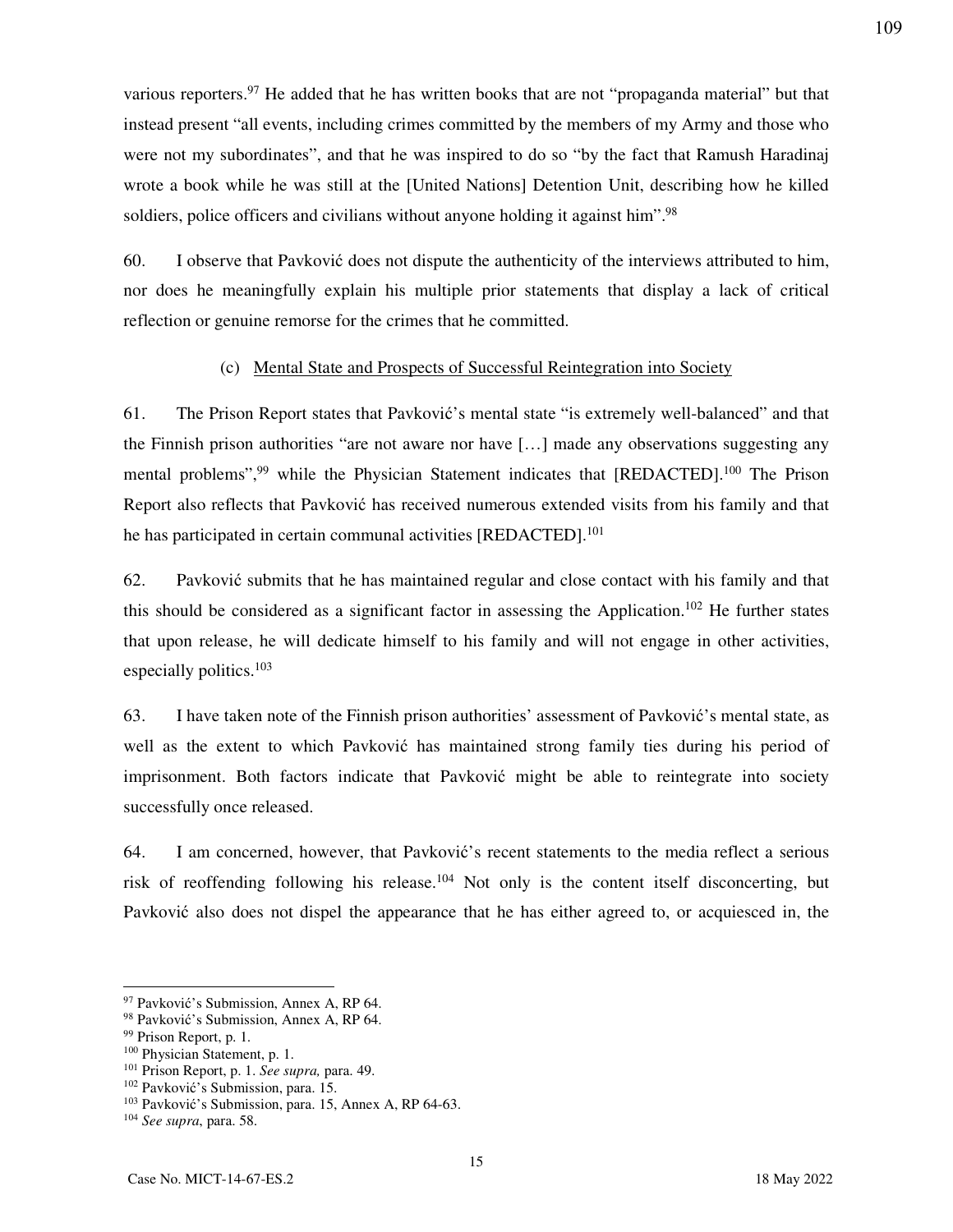production of material to be used as propaganda material within Serbia.<sup>105</sup> Taken individually and cumulatively, I do not consider that Pavković could be trusted to successfully reintegrate into society at this time. Being mindful of disturbing instances of public glorifications of persons convicted by the ICTY and/or the Mechanism in the region of the former Yugoslavia, I accord particular importance to this factor.

#### (d) Overall Assessment

65. I am unconvinced that Pavković has demonstrated that he is sufficiently rehabilitated. While his conduct in prison and maintenance of strong family ties are commendable, Pavković has shown no critical reflection for the crimes he committed. In addition, the striking similarities between Pavković's statement of regret and that of another convicted person raise questions as to the genuineness of his remorse. Finally, I consider that Pavković's continued expression of views which, *inter alia*, serve to glorify the role played by those under his command, along with his attempts to minimise his own role in the crimes, portray a person at high risk of reoffending if circumstances permit. When considered holistically, Pavković's insufficient demonstration of rehabilitation is a factor that weighs against his early release.

## 4. Substantial Cooperation with the Prosecutor

66. According to the Prosecution, Pavković has not cooperated at any point.<sup>106</sup> While acknowledging that the Office of the Prosecutor of the ICTY ("ICTY Prosecution") had interviewed Pavković before indicting him, the Prosecution observes that neither the Trial Chamber nor the Appeals Chamber found this to constitute substantial cooperation.<sup>107</sup>

67. Pavković responds that this interview was used against him by the ICTY Prosecution and was quoted multiple times by the Trial Chamber when issuing its judgement.<sup>108</sup> He also submits that even before he was interviewed in 2002, he had disclosed significant and voluminous material to the Prosecutor of the ICTY ("ICTY Prosecutor"), which he claims was "of immense importance to the Prosecution" in the case against him as the underlying documents were "massively used" and "frequently introduced as exhibits" during his trial.<sup>109</sup> Pavković further refers to other cases where participating in interviews and providing documents to the Prosecution has constituted

<sup>105</sup> *See* Pavković's Submission, Annex A, RP 64.

<sup>106</sup> Prosecution Memorandum, para. 21.

<sup>107</sup> Prosecution Memorandum, para. 21.

<sup>108</sup> Pavković's Submission, para. 10.

<sup>109</sup> Pavković's Submission, para. 11. *See also* Pavković's Submission, Annex A, RP 64, Annex B.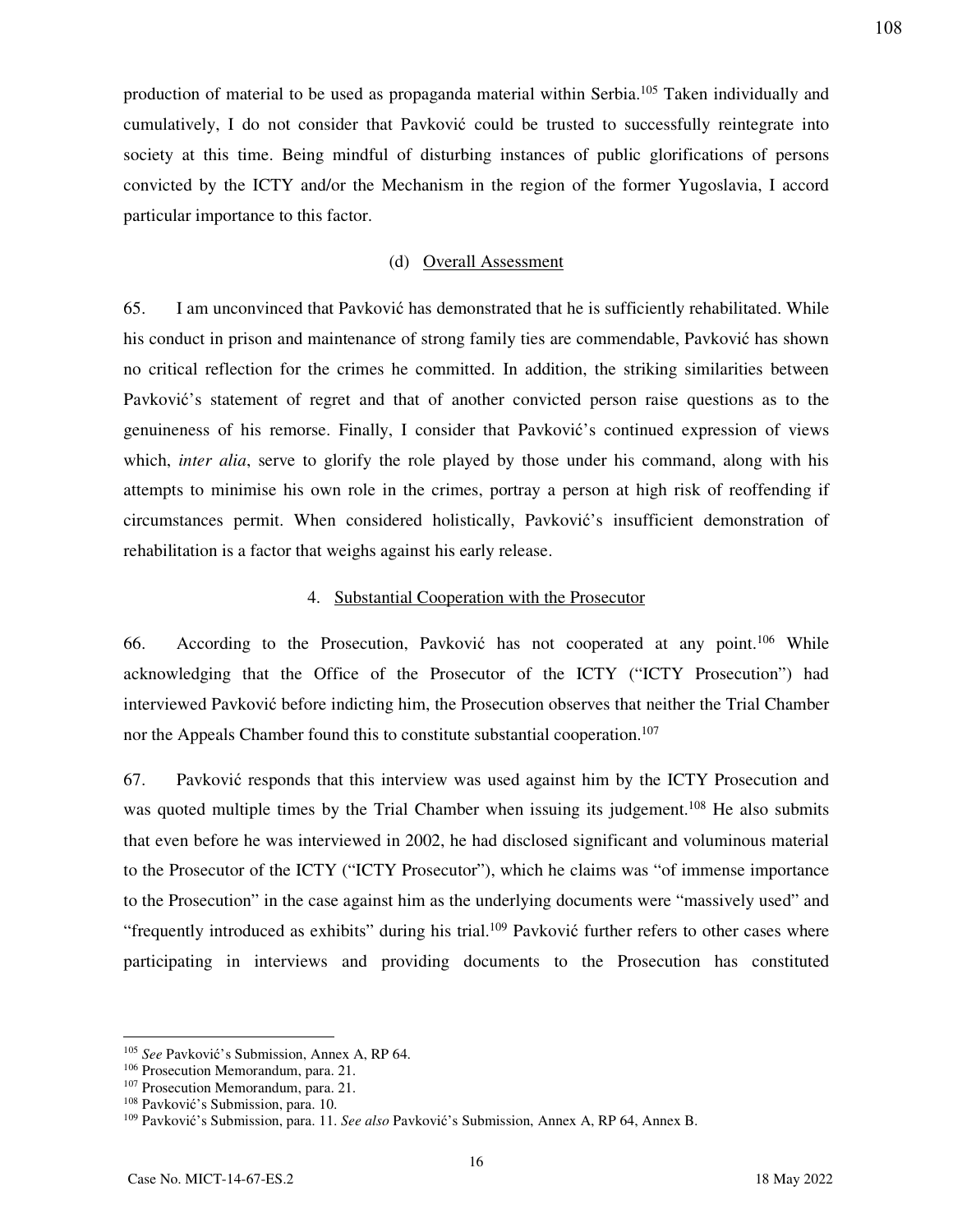cooperation.<sup>110</sup> Finally, Pavković submits that he cooperated with the Office of the War Crimes Prosecutor of Serbia when an official "took" voluminous documentation from his house.<sup>111</sup>

68. I observe that the Trial Chamber expressly found that Pavković's interview with the ICTY Prosecution "does not qualify on the balance of probabilities as evidence of substantial co-operation with the Prosecution".<sup>112</sup> The Appeals Chamber, in turn, concluded that Pavković had failed to show any error in this determination.<sup>113</sup> Likewise, with respect to his provision of material to the ICTY Prosecutor, the Appeals Chamber dismissed Pavković's contention that this constituted substantial cooperation requiring the mitigation of his sentence.<sup>114</sup>

69. Having considered this procedural background along with the information before me in relation to the Application, I do not consider that Pavković cooperated substantially with the ICTY Prosecution. Moreover, I note that Pavković does not claim that he has provided any cooperation, substantial or otherwise, since 2002 and there is no suggestion that he has offered any assistance since the proceedings against him concluded in 2014. I recall that less-than-substantial cooperation with the Prosecutor merits consideration as part of the overall assessment of an application for early release,<sup>115</sup> and I have taken into account Pavković's pre-arrest communications with the ICTY Prosecution accordingly.

70. Finally, I note that Pavković has not substantiated his assertion that he cooperated with the Office of the War Crimes Prosecutor of Serbia. In particular, although Pavković refers to an "official record" indicating that copious material had been taken from his home,<sup>116</sup> he has neither provided this record nor offered any support for his claim that this constituted cooperation, substantial or otherwise. Consequently, no weight can be placed upon this unsubstantiated claim.

<sup>110</sup> Pavković's Submission, para. 12, *referring to Lazarević* Decision, para. 22 (my predecessor stated that he was "satisfied that when an accused person participates in interviews with and provides documents to the Prosecution, this constitutes cooperation") *and Šainović* Decision, paras. 23, 25 (my predecessor considered that even when the Trial Chamber determined the sentence of Šainović with reference to his interview with the ICTY Prosecution, this "cooperation with the Prosecution" still "weigh[s], up to a point, in favour of early release").

<sup>&</sup>lt;sup>111</sup> Pavković's Submission, Annex A, RP 64.

<sup>112</sup> Trial Judgement, vol. 3, para. 1194.

<sup>113</sup> Appeal Judgement, para. 1816.

<sup>114</sup> *See* Appeal Judgement, paras. 1814-1816, fn. 5882, *referring to Prosecutor v. Nikola Šainović et al.*, Case No. IT-05-87-A, General Pavković's Submission of his Amended Appeal Brief, 30 September 2009, para. 364.

<sup>115</sup> *Prosecutor v. Sreten Lukić*, Case No. MICT-14-67-ES.4, Decision on the Application for Early Release of Sreten Lukić, 7 October 2021 (public redacted) ("*Lukić* Decision"), para. 76.

<sup>116</sup> Pavković's Submission, Annex A, RP 64.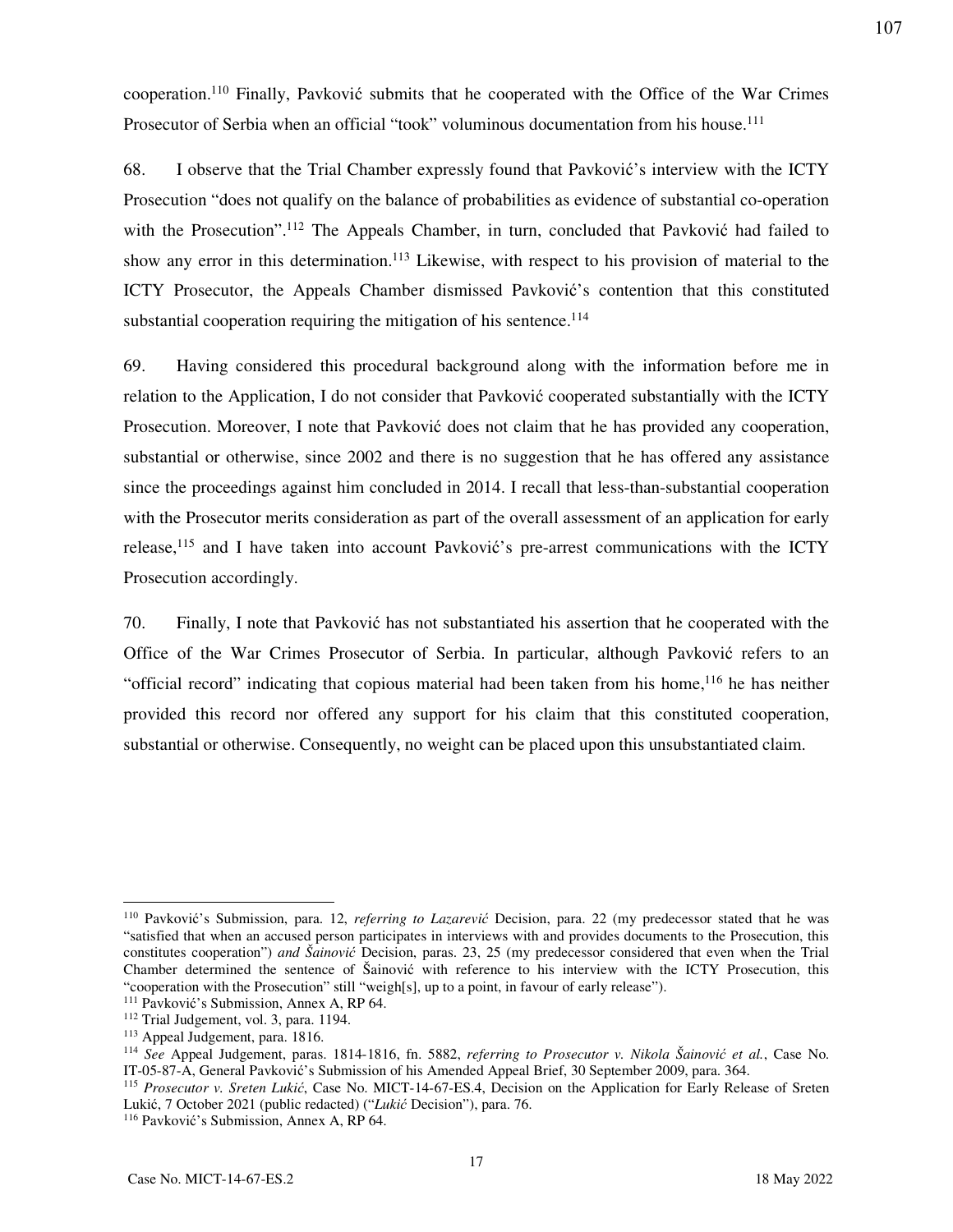## **C. Other Considerations**

#### 1. Comments and Information Provided by the Prosecution

71. I have previously explained that I will use my discretion to receive and consider general comments and information from the Prosecution with regard to early release applications.<sup>117</sup> In doing so, I will exercise caution to avoid any unreasonable imbalance to the detriment of the convicted person, and will carefully assess on a case-by-case basis which submissions are of actual relevance in a given case, mindful of the rights of the convicted person.<sup>118</sup>

72. The Prosecution submits that Pavković's early release is not warranted.<sup>119</sup> According to the Prosecution, "Pavković has made extensive efforts to perpetuate a false narrative in the public sphere in an effort to undermine the findings of ICTY Trial and Appeals Chambers regarding his criminal responsibility for heinous crimes", which "is not indicative of rehabilitation".<sup>120</sup> In this respect, the Prosecution states that even after his final conviction, Pavković has continued denying responsibility for his crimes and has "perpetuated his own alternative narrative in an effort to undermine the ICTY's findings, and glorified the perpetrators through public interviews, an open letter to former members of the VJ  $3<sup>rd</sup>$  Army and the publication of two books".<sup>121</sup> The Prosecution states that even if there were evidence of rehabilitation, it could not outweigh the high gravity of Pavković's crimes, which were brutal in nature and massive in scope.<sup>122</sup>

73. Pavković does not respond to these submissions except to aver that "it could be said with certainty that he has shown significant signs of rehabilitation", $123$  and to justify the motive and content of his public statements.<sup>124</sup>

74. I have given due regard to the Prosecution's views on the Application, as well as Pavković's response to them.

### 2. Views of Serbia

75. As part of his submission, Pavković refers to Serbia's ability and willingness to monitor and enforce any conditions underlying his early release,<sup>125</sup> and annexes a copy of Serbia's guarantee in

-

<sup>117</sup> *Ngeze* Decision, para. 144; *Stojić* Decision, para. 71; *Đorđević* Decision, para. 82.

<sup>118</sup> *Stojić* Decision, para. 71; *Đorđević* Decision, para. 82; *Prosecutor v. Théoneste Bagosora*, Case No. MICT-12-26-ES.1, Decision on the Early Release of Théoneste Bagosora, 1 April 2021 (public redacted), para. 54. <sup>119</sup> Prosecution Memorandum, para. 2, p. 2.

<sup>120</sup> Prosecution Memorandum, para. 2.

<sup>121</sup> Prosecution Memorandum, para. 9. *See* Prosecution Memorandum, paras. 10-20, Annexes A-G.

<sup>122</sup> Prosecution Memorandum, paras. 2, 5-6, 30.

<sup>123</sup> Pavković's Submission, para. 6.

<sup>124</sup> Pavković's Submission, Annex A, RP 64. *See supra*, para. 59.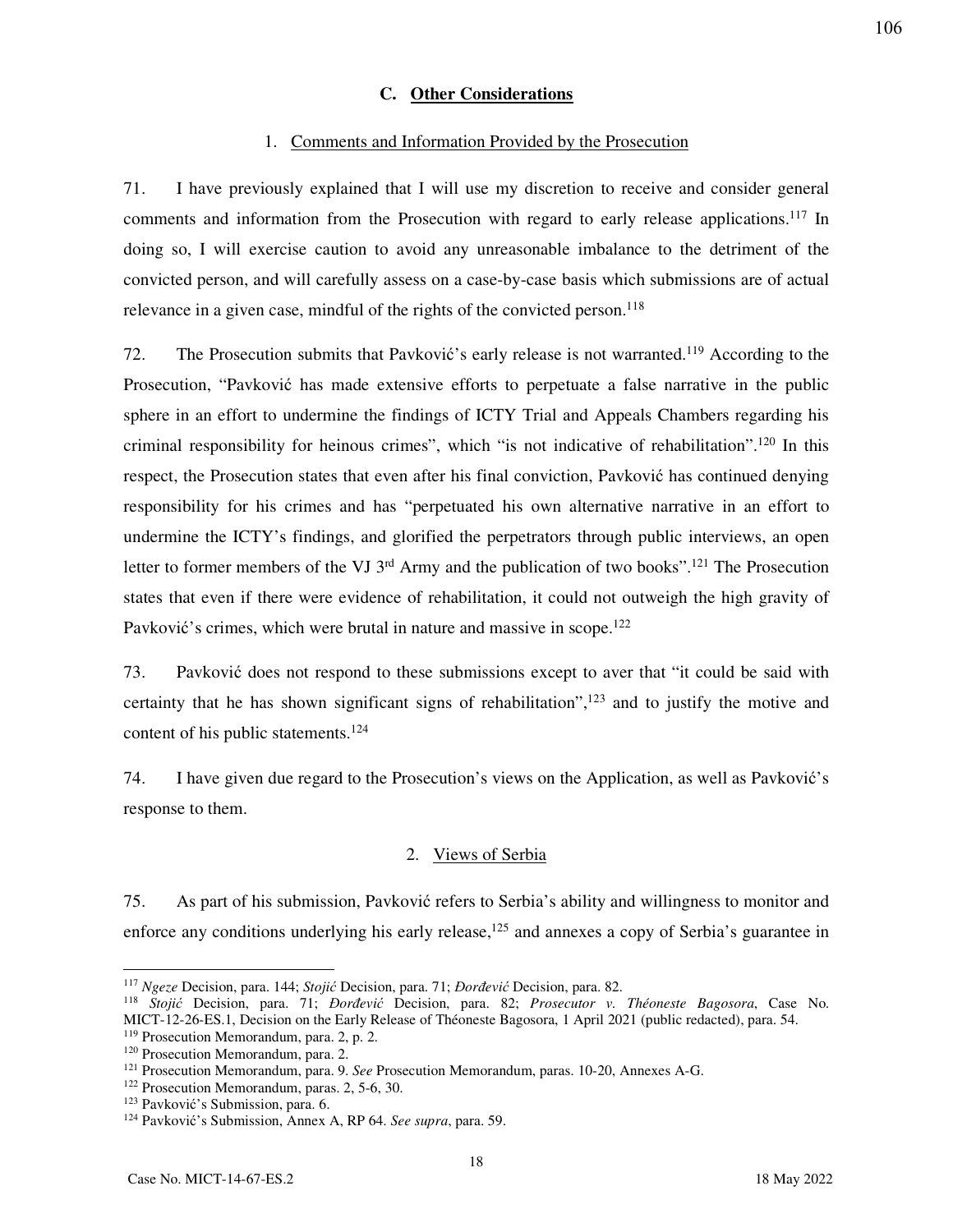this respect.<sup>126</sup> In it, the Government of Serbia proposes that Pavković be granted early release and guarantees its ability to monitor and implement all necessary conditions of any early release.<sup>127</sup> Although I did not solicit Serbia's views with respect to the present matter, I have taken them into account in my overall consideration of the Application.

## 3. Impact on Witnesses and Victims

76. WISP conveyed information concerning 113 witnesses, comprising 59 who were identified as victim witnesses, 15 identified as insider witnesses, and 39 selected on the basis of other factors.<sup>128</sup> This information related to the places of residence of these witnesses and victims, according to WISP's records, as well as any psycho-social or previously reported security concerns.<sup>129</sup>

77. WISP observed that it was not in a position to assess whether Pavković would be capable of, or intends to, harm any witnesses.<sup>130</sup> Even with this caveat, however, WISP considered that certain witnesses were not only likely to experience a heightened perception of risk were Pavković to be released early, but that his release may also increase their level of actual risk.<sup>131</sup>

78. WISP added that it could not determine the extent of risk solely by referring to its records, and that a fuller assessment would require a range of additional information, involving contact with each witness.<sup>132</sup> In this regard, I remain cognisant that contacting witnesses too frequently could negatively impact them, particularly in terms of their need to move on in their lives, and especially if some years have passed since they have been contacted by the Mechanism or its predecessor tribunals.<sup>133</sup> I do not consider it necessary for the Mechanism to disturb former witnesses in order to solicit further information from them with respect to the Application.

79. In light of the importance I place on receiving the views of victims' associations where feasible, I also inquired with the Registrar about the existence of any such associations or groups that exist in relation to the crimes for which Pavković was convicted.<sup>134</sup> The Registrar provided some information concerning possible groups, including their area of focus, the most recent

-

<sup>&</sup>lt;sup>125</sup> Pavković's Submission, para. 14.

<sup>126</sup> Pavković's Submission, Annex C (Conclusion of the Government of Serbia, dated 24 June 2021 (confidential), *appending* Guarantee of the Government of the Republic of Serbia, dated 24 June 2021 (confidential)).

 $1^{27}$  Pavković's Submission, Annex C, RP 33.

<sup>128</sup> WISP Memorandum, paras. 3-4.

<sup>129</sup> WISP Memorandum, paras. 5-7, 9-11, 13-14.

<sup>130</sup> WISP Memorandum, para. 16.

<sup>131</sup> WISP Memorandum, paras. 8, 15.

<sup>132</sup> WISP Memorandum, para. 16.

<sup>133</sup> *Stojić* Decision, para. 79; *Đorđević* Decision, para. 88; *Lukić* Decision, para. 85.

<sup>134</sup> Memorandum of 20 January 2021, para. 5.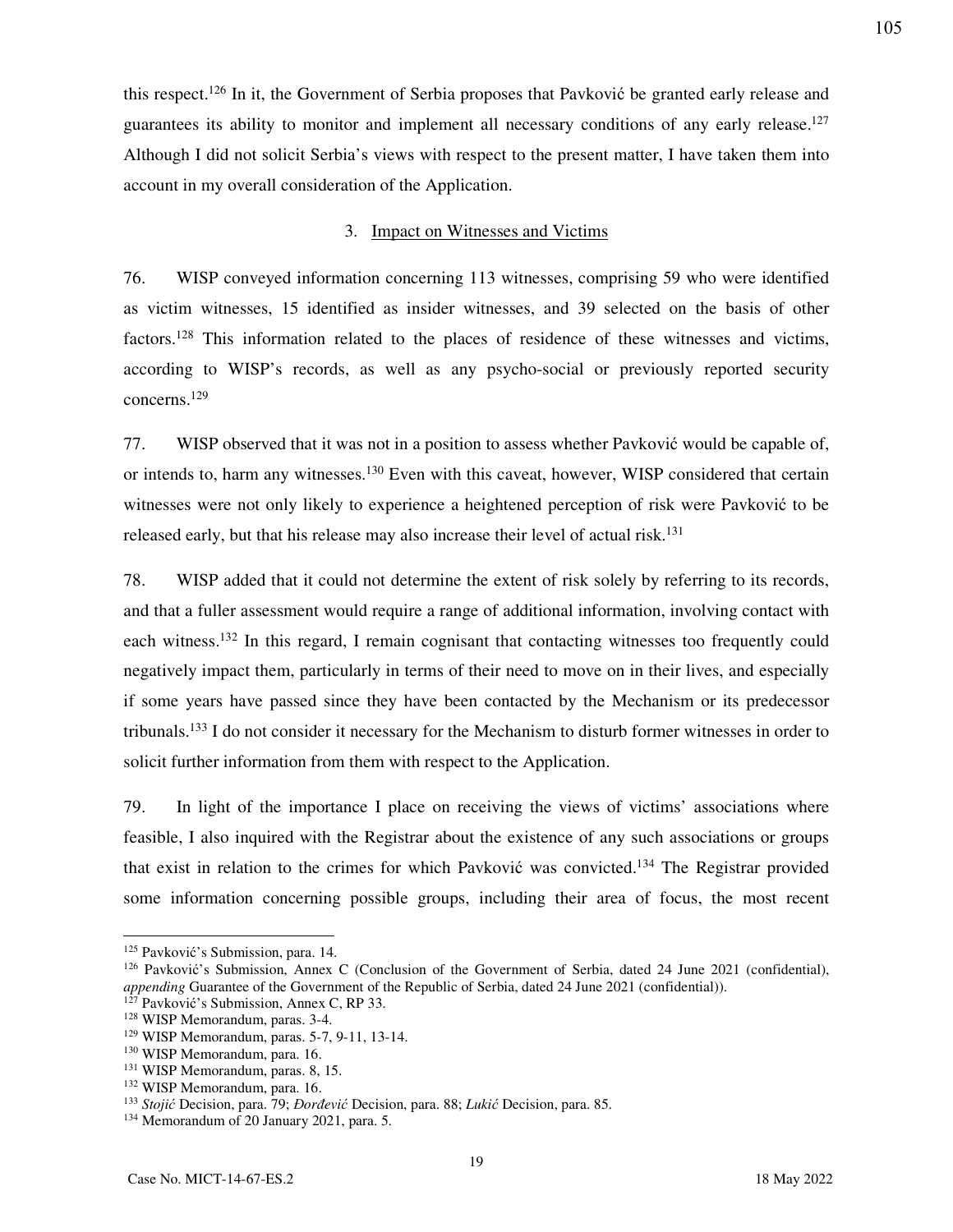mention of them in a media source, and whether they have an online presence.<sup>135</sup> Having considered this information carefully, along with the fact that the Prosecution did not identify a victims' association that could be approached for this purpose,<sup>136</sup> I will rely on the information already before me with respect to the Application.

80. In this regard and given the information received from WISP, I am concerned that releasing Pavković prematurely may endanger the safety and well-being of witnesses. While my overall conclusion does not turn solely on this consideration, I have taken this into account as an additional factor in assessing the Application.

# 4. Health of the Convicted Person

81. Previous decisions on early release have determined that the state of the convicted person's health may be taken into account in the context of an application for early release, especially when the seriousness of the condition makes it inappropriate for the convicted person to remain in prison any longer.<sup>137</sup>

82. Pavković does not raise his health in connection with his Application, save for submitting that, as he is "now aged and ill", he would dedicate himself to his family and health if released early.<sup>138</sup>

83. The Finnish prison authorities arranged a general health examination of Pavković and reported that [REDACTED].<sup>139</sup> His medical situation [REDACTED].<sup>140</sup> Moreover, [REDACTED].<sup>141</sup>

84. I therefore conclude that Pavković's health does not constitute an impediment to his continued detention. Consequently, there are no compelling humanitarian grounds which would warrant granting early release notwithstanding the overall negative assessment above.

### 5. Consultation

85. In coming to my decision on whether to grant the Application I have consulted with two other Judges of the Mechanism.<sup>142</sup> Judge Liu agrees that the Application should be denied, and he

-

<sup>135</sup> Registrar Memorandum of 12 March 2021, Annex.

<sup>136</sup> *See* Prosecution Memorandum, paras. 22-24.

<sup>137</sup> *Stojić* Decision, para. 81; *Brđanin* Decision, para. 59; *Đorđević* Decision, para. 90.

<sup>138</sup> Pavković's Submission, Annex A, RP 64. *See* Pavković's Submission, para. 15.

<sup>139</sup> Physician Statement, p. 2. *See* Physician Statement, p. 4.

<sup>140</sup> Physician Statement, p. 4.

<sup>&</sup>lt;sup>141</sup> Physician Statement, p. 4.

<sup>142</sup> *See supra*, para. 19.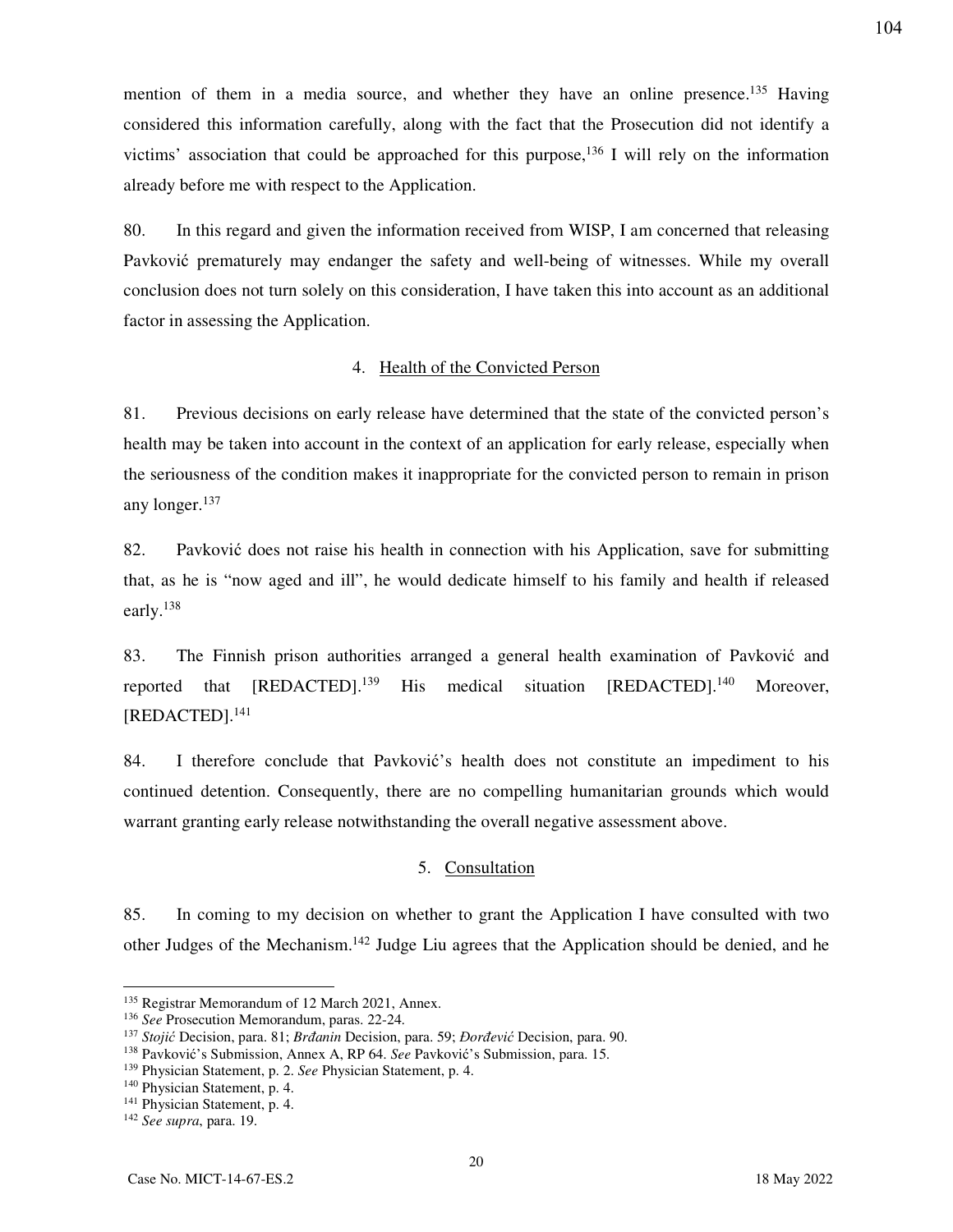expressed the view, *inter alia*, that Pavković's various statements to the media over recent years, in particular, reflect negatively on the demonstration of sufficient rehabilitation. Judge Bonomy has indicated that even though there are some points favourable to the Application, it could be denied. In this respect, Judge Bonomy observed, *inter alia*, that on a number of fairly recent occasions, Pavković has asserted his innocence and glorified the actions of the 3<sup>rd</sup> Army of the VJ, while showing no signs of abandoning this false narrative.

86. I am grateful for my Colleagues' views on these matters, and have taken them into account in my ultimate assessment of the Application.

# **V. CONCLUSION**

87. I consider that the Application should be denied. Although Pavković is eligible to be considered for early release, the high gravity of his crimes, as well as his evident lack of sufficient rehabilitation, militate strongly against releasing him early. Finally, there is no evidence that demonstrates the existence of compelling humanitarian grounds which would warrant overriding this negative assessment.

# **VI. DISPOSITION**

88. For the foregoing reasons, and pursuant to Article 26 of the Statute and Rules 150 and 151 of the Rules, I hereby **DENY** the Application.

89. The Registrar is hereby **DIRECTED** to provide the authorities of Serbia with the public redacted version of this Decision as soon as practicable.

Done in English and French, the English version being authoritative.

Done this 18th day of May 2022, At The Hague, Judge Carmel Agius The Netherlands. President

cette

**[Seal of the Mechanism]**